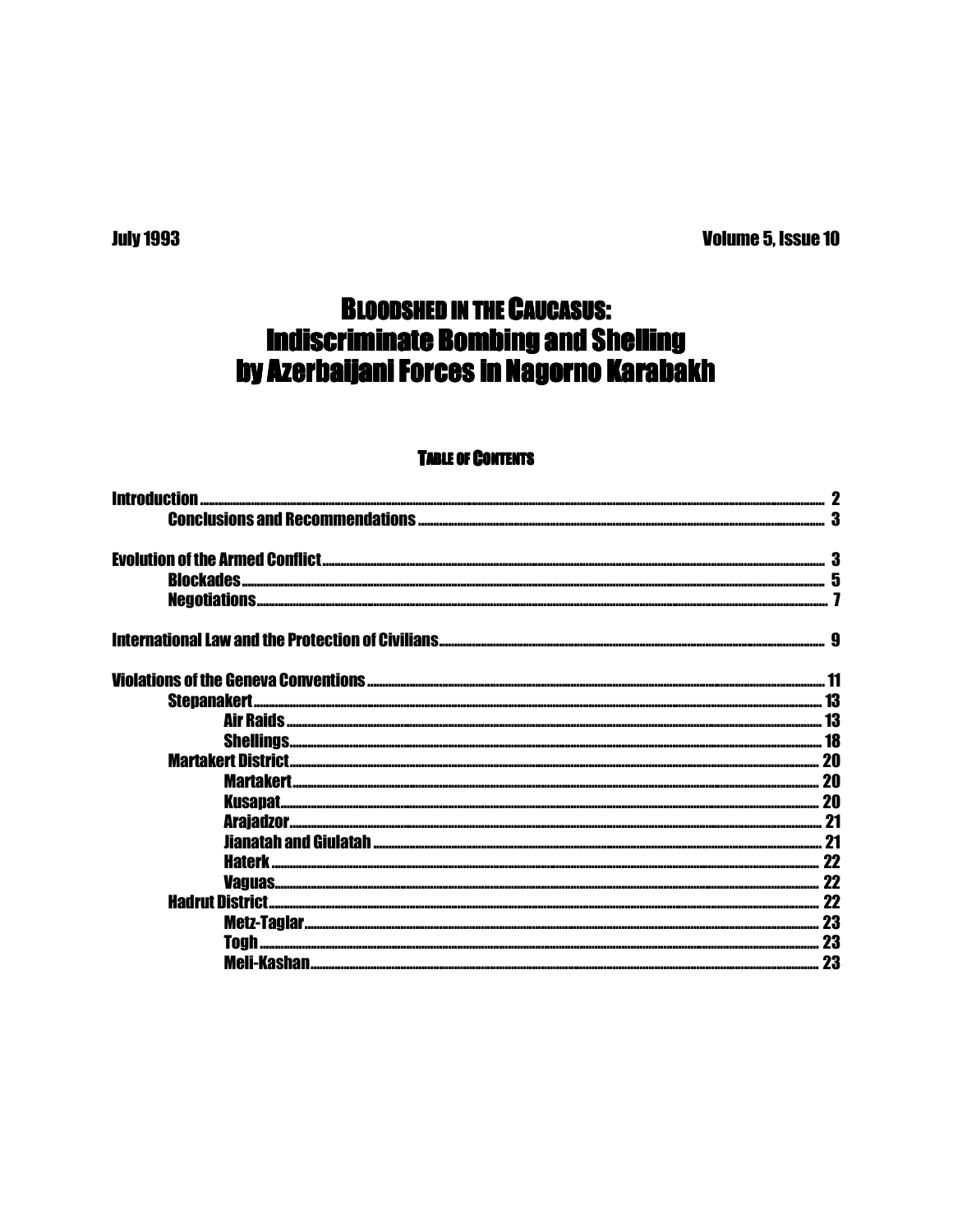#### **INTRODUCTION**

 Armenian and Azerbaijani forces are fighting for control of the Nagorno Karabakh Autonomous Oblast<sup>1</sup> (hereinafter, Nagorno Karabakh), a 1,700 square-mile territory within Azerbaijan. The Armenians living in Nagorno Karabakh are fighting for self-determination and independence from Azerbaijan; the Azerbaijanis, for the territorial integrity of their country. The main victims have been civilians: the conflict has caused thousands of civilian deaths, maimed and wounded countless others, and created about 400,000 refugees from Armenia and Azerbaijan. A conflict that started in 1988 with demonstrations and violence by both Armenians and Azerbaijanis has spiraled into ground assaults, shelling and air raids, with the use of heavy artillery, missile systems, bomber planes and other advanced weaponry. Both sides in the conflict have been guilty of numerous violations of the laws of war.

 By the spring of 1992 all the Azerbaijani civilians living in Nagorno Karabakh had either fled or had been forced out by Armenian forces. A new deadly stage in the fighting began in the summer of 1992 with the use by Azerbaijani forces of bomber aircraft-primarily Sukhoi-25s obtained from the former Soviet Air Force.

 By October 1992 Armenian forces also reportedly were carrying out air raids along the Armenian-Azerbaijani border. 1993 witnessed further fighting in the corridor of Azerbaijani territory separating Nagorno Karabakh from Armenia especially in the area around Kelbadzhar. The air bombardments changed the nature of warfare in Nagorno Karabakh, increasing dramatically the intensity of destruction and civilian suffering. They introduced an alarming, distinct pattern of bombing and shelling of towns and villages that have many civilian and few-if any-concrete military targets.

 This newsletter is limited to describing the distinct pattern of bombing and shelling civilians as it was carried out in Nagorno Karabakh during the summer and fall of 1992 by the Azerbaijani National Army and Air Force.<sup>2</sup> We do not attempt here to document abuses of international humanitarian law—the laws of war—that have been reported in the border regions between Armenia and Azerbaijan, nor do we document abuses by Armenian forces to the east, along the border of Nagorno Karabakh and the rest of Azerbaijan. These will be covered in the next report as Helsinki Watch continues its monitoring of the armed conflict in Nagorno Karabakh.

 Helsinki Watch takes no position on the war in Nagorno Karabakh: our concern is that all parties to the conflict take measures to prevent civilian casualties, in accordance with international humanitarian law.

#### Conclusions and Recommendations Conclusions and Recommendations

1

ֺ

<sup>1</sup> Under the Soviet system of territorial administration, autonomous *oblasts* were the second smallest political unit, and were subordinate to the next-highest administrative unit, either the autonomous republic (for example, Nakhichevan), or the union republic (such as Azerbaijan or Armenia).

 $^{\rm 2}$  It is based on a fact-finding mission to Yerevan, Armenia, by two Helsinki Watch representatives, Rachel Denber and Alexander Petrov, from October 27 through October 31, 1992. During their time in Yerevan, they spoke to dozens of refugees, victims, doctors, and politicians.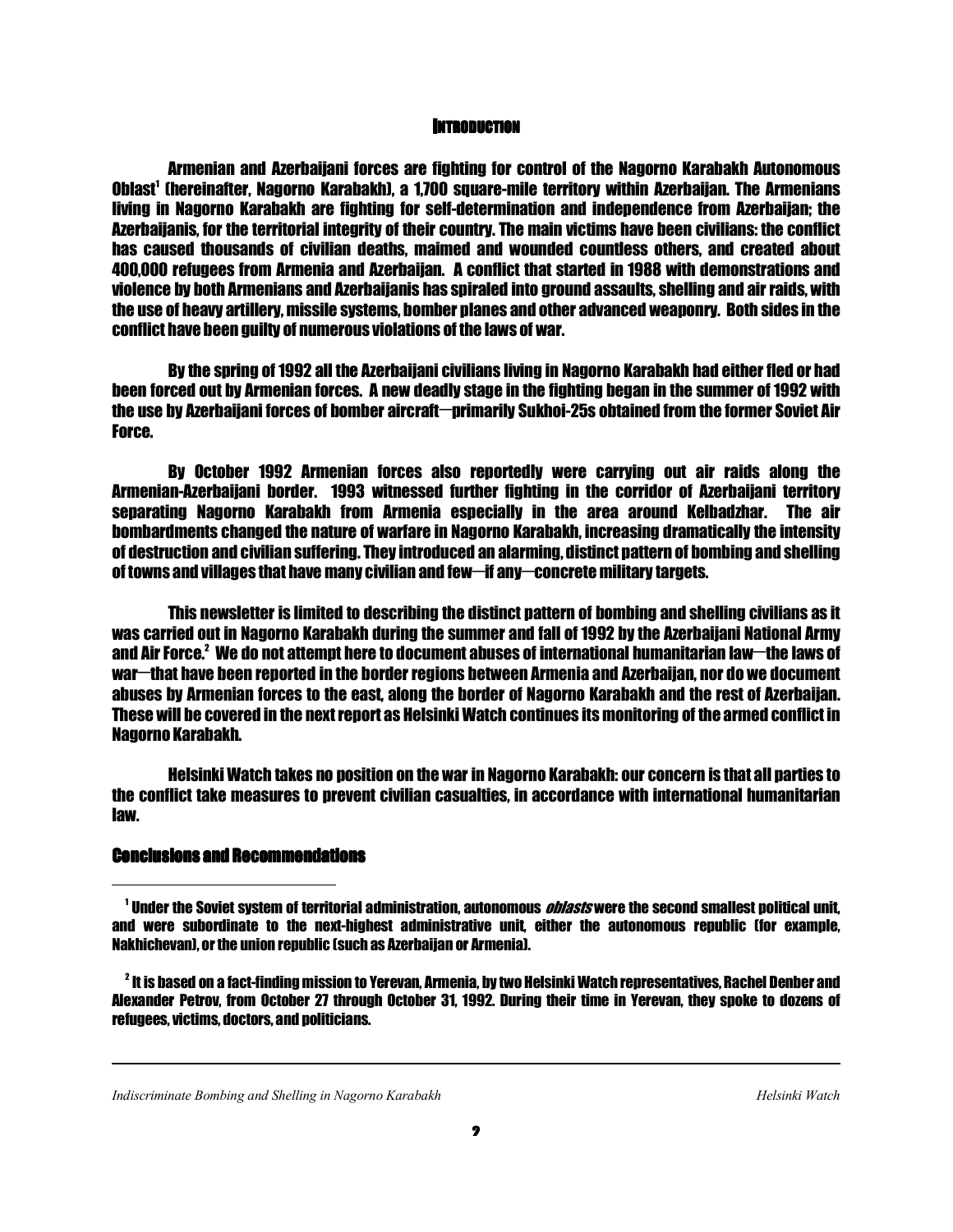Helsinki Watch condemns in the strongest terms the indiscriminate bombings and continued shelling of civilians in and around Nagorno Karabakh, acts which violate the rules of internal armed conflict set out in the 1949 Geneva Conventions. We welcome the decisions of the Armenian and Azerbaijani parliaments ratifying these Conventions and the Two Protocols Additional to them, and urge both governments to adhere to them and to compel the authorities in the so-called Nagorno Karabakh Republic to do the same. We call on the governments of Azerbaijan and Armenia—on Presidents Abulfaz Elchibey and Levon Ter-Petrossian, on Ministers of Defense Dadash Rzaev and Vazgen Manakuian—and on the authorities of the so-called Nagorno Karabakh Republic and the Popular Liberation Army of Artsakh immediately to instruct their armed forces to end the bombing and shelling of civilian areas, and to take disciplinary action against those units and individuals who have engaged in this kind of activity. We call on the government of Azerbaijan immediately and unconditionally to end blockading the delivery to Armenia of goods that are basic to human survival. We urge the government of Turkey to allow the delivery of humanitarian relief to Armenia, and the government of Armenia to do the same for the Autonomous Republic of Nakhichevan, a part of Azerbaijan that is an enclave within Armenia and shares no borders with Azerbaijan.

 Furthermore, we urge the Clinton administration to take a more active leadership role than the Bush administration in ending this tragic conflict. We also recommend that the Clinton administration hold Freedom Support Act aid to both Azerbaijan and Armenia to the same human rights standards.<sup>3</sup>

 Helsinki Watch takes no position in the war in Nagorno Karabakh: our concern is that all parties to the conflict take measures to prevent civilian casualties.

#### EVOLUTION OF THE ARMED CONFLICT

In February 1988 Armenian<sup>4</sup> claims for autonomy in Nagorno Karabakh led to an eruption of communal violence in the enclave and in Armenia and Azerbaijan. As a result, from 1988 through 1990 an estimated 300,000-350,000 Armenians fled Azerbaijan, and about 167,000 Azerbaijanis fled Armenia. Violence and unrest in Nagorno Karabakh and in the border regions between Armenia and Azerbaijan triggered the declaration of a state of emergency by Soviet authorities and the deployment of 17,000 additional troops of the USSR Ministry of the Interior to enforce it. Despite the state of emergency in

4 The term "Armenian" in this newsletter refers to ethnic Armenians in Nagorno Karabakh, and not to citizens of the Republic of Armenia, unless otherwise noted.

1

 $\,^3$  The Freedom Support Act's full name is the "Freedom for Russia and Emerging Eurasian Democracies and Open Markets Support Act of 1992." It sets out as criteria for ineligibility for assistance, *inter alia*, "lengagement] in a consistent pattern of gross violations of internationally recognized human rights or international law; and [engagement] in a pattern of unlawful military action against a country which is friendly to the United States." 102d Congress, 2d Session S.2532, p. 6. The Freedom Support Act specifically excludes Azerbaijan, and only Azerbaijan, on the following terms: until such time as the president determines, and so reports to the congress, that the government of Azerbaijan (1) is taking demonstrable steps to cease all blockades and other offensive uses of force against Armenia and Nagorno Karabakh; (2) is respecting the internationally recognized human rights of Armenians and other minorities living within its borders; and (3) is participating constructively in international efforts to resolve peacefully and permanently the conflict in Nagorno Karabakh.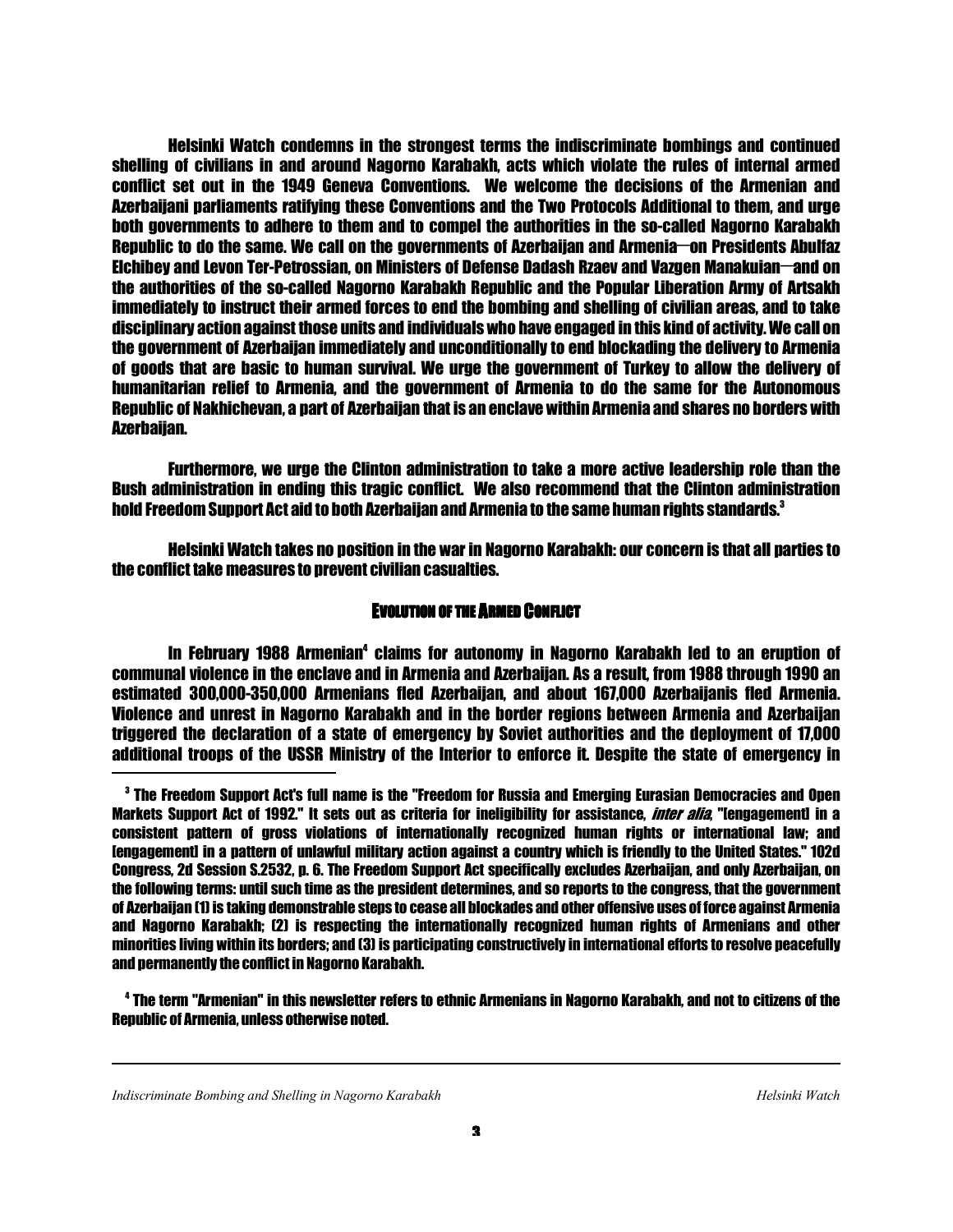Nagorno Karabakh, raids on villages, hostage taking, and shoot-outs between armed bands of Armenians and Azerbaijanis became a frequent occurrence.

 Two watershed events in 1991 marked the escalation of the armed conflict in Nagorno Karabakh: Operation Ring in the spring and summer, and the rapid dissolution of the Soviet Union in the autumn and winter. In Operation Ring, Azerbaijani Special Function Militia Troops, or OMON<sup>5</sup>, accompanied by the Twenty-third Division of the USSR Fourth Army, conducted passport and arms checks in Nagorno Karabakh and bordering Azerbaijani districts. The official aim of this mission was to ferret out terrorists and "prevent massive armed action;"<sup>6</sup> the method, apparently, was by forcibly deporting thousands of Armenians from these areas and by detaining hundreds of Armenian men.' In response, in late summer and early autumn of 1992 Armenians organized and launched attacks to re-seize their villages taken during Operation Ring.

 With the break-up of the Soviet Union in December 1991, Soviet Internal Ministry troops were withdrawn from Nagorno Karabakh, and both Armenians (who in November had voted into existence the Nagorno Karabakh Republic, independent of Azerbaijan) and Azerbaijan formed and deployed their own armies. During 1992 Soviet Army weapons, heavy artillery, and missile systems—already easy to obtain through a robust arms market—were distributed to both Azerbaijan and Armenia as part of the break-up of the Soviet military.<sup>8</sup> Armenian and Azerbaijani forces thus engaged each other with no restraining force and with highly destructive weaponry.

 Armenian forces had a spate of victories in the winter and early spring of 1992, seizing and controlling almost all of the territory of Nagorno Karabakh. In doing so they forced out nearly all Azerbaijani civilians from the area, and with the capture of Shusha and Lachin in May, drove out all Azerbaijani forces. Beginning in June 1992, Azerbaijani forces began a counter-offensive during which they regained control of most of the Martakert<sup>9</sup> district and parts of other districts.

 The "front line" in Martakert shifted dramatically after a February offensive by Armenian forces gained them nearly all of the district, starting in its southern area. The Azerbaijani Ministry of Defense<sup>10</sup> stated that these new attacks endangered the safety of Azerbaijani refugees placed in Azerbaijani-controlled villages in Martakert. The Ministry could not estimate how many refugees had been placed there since Azerbaijani forces gained control of the district.

5 Otriady militsii osobogo naznacheniia.

6 Telman Khaliogly, who in the summer of 1991 was the first deputy chairman of the Supreme Soviet of Azerbaijan. Helsinki Watch interview, June 17, 1991. Helsinki Watch, *Bloodshed in the Caucasus: Escalation of the Armed Conflict in* Nagorno Karabakh, September 1992, p. 8.

<sup>1</sup> *Bloodshed in the Caucasus: Escalation of the Armed Conflict in Nagorno Karabakh,* September 1992, p. 10.

8 For details on the breakdown of distribution of the Soviet Army arsenal to Armenia and Azerbaijan, see "Report of the Gorbachev Fund on Nagorno Karabakh." *Nezavisimaia Gazeta*, February 5, 1993, p. 5.

9 The Azerbaijani government has reverted to calling the Martakert District "Agdere," and to calling Stepanakert "Khankendi."

10 Telephone interview with Leili Iunusova, press director of the Defense Ministry, February 8, 1993.

1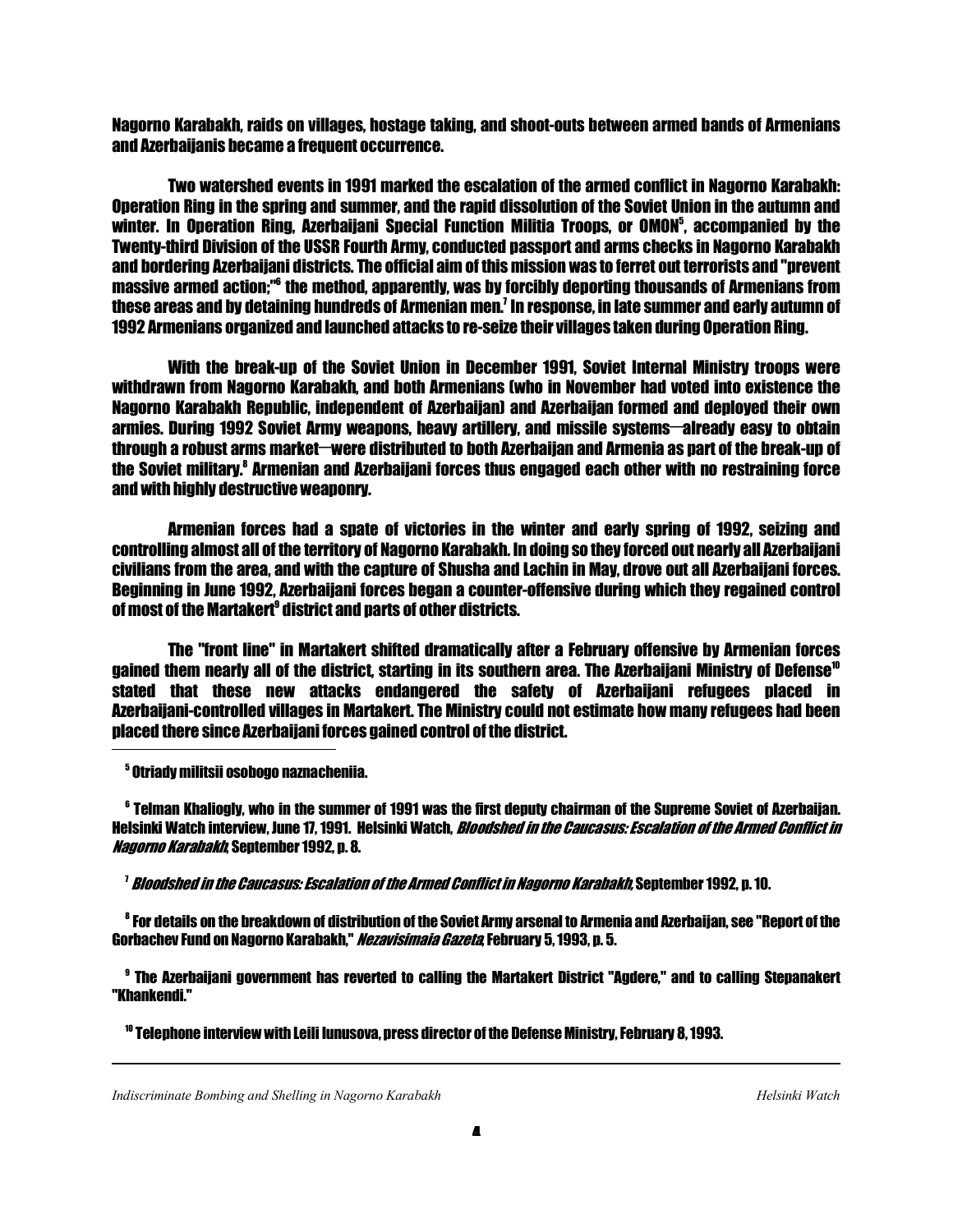In November and December 1992 skirmishes intensified along the 300-kilometer Armenian-Azerbaijani border, especially around Lachin, the Azerbaijani town through which Armenians have created a transport corridor connecting Nagorno Karabakh to Armenia, running through twenty kilometers of Azerbaijani territory. Battles also erupted in the town of Kapan in southeastern Armenia," in the Noiembran district of Armenia, as well as to the north, in the Kazakh district of Azerbaijan and the Ijevan district of Armenia. The Armenian government portrays the border incidents as attempts by Azerbaijan to draw Armenia into the conflict.<sup>12</sup> Azerbaijan, in turn, claims that border skirmishes, like the Karabakh conflict itself, are intended to fulfill Armenia's alleged national ambition of recreating historic "greater Armenia."<sup>13</sup>

#### **Blockades**

ֺ

 Azerbaijan has blockaded railroad lines and the delivery of oil and natural gas to Armenia sporadically since 1989, and fully and continuously since the fall of 1991.<sup>14</sup> The blockades have shattered the Armenian economy, sparked social unrest,<sup>15</sup> and created a devastating humanitarian crisis. Aside from its 300-kilometer eastern border with Azerbaijan, Armenia is bordered to the west by Turkey<sup>16</sup> whose majority population shares a language and culture that is very close to that of Azerbaijan. Turkey overtly sides with Azerbaijan on the issue of Nagorno Karabakh, and makes delivery of humanitarian aid contingent on developments in the Nagorno Karabakh conflict. $<sup>n</sup>$  For example, while in the past Turkey</sup> facilitated the delivery of humanitarian aid from the European Community to Armenia, it ceased to do so after Armenian attacks on Kelbajar and Fizuli, forbidding the use of its territory and airspace for the delivery of all goods, including humanitarian aid.<sup>18</sup> Also in reaction to the attacks on Kelbajar, Turkey

<sup>11</sup> In early December, for example, Armenia claimed that Azerbaijani bombing and shelling had killed twenty-five civilians and injured forty-six. Azerbaijan claims the attack was to free the Azerbaijani town of Zangelan, where Armenians had reportedly killed sixteen civilians. Reuters, "Armenia Says 32 Killed in Azeri Attacks," December 12, 1992.

<sup>12</sup> Bloodshed in the Caucasus: Escalation of the Armed Conflict in Nagorno Karabakh, September 1992, p. 12.

<sup>13</sup> Views expressed to Helsinki Watch in interviews in May 1992 with officials in Baky and Yerevan, including Eduard Semoniants, who at that time was Deputy Security Advisor to the President of Armenia, and Albert Salamov, who at that time was First Deputy Minister of Foreign Affairs of Azerbaijan.

<sup>14</sup> The Central Statistical Department of the Republic of Armenia estimates the damage of the one- and-a-half year blockade at 20 billion rubles. Armenian Assembly of America. *Daily Report* October 15, 1992, p. 3.

<sup>15</sup> On February 18 the National Self-Determination Association of Armenia led a demonstration of thousands in Yerevan to protest the Armenian government's handling of the blockade and economic crisis. See Agence France Press, February 20, 1993.

<sup>16</sup> Turkey does not acknowledge a 1915 genocide of Armenians in Turkey, a subject which hinders the establishment of diplomatic relations between Turkey and Armenia.

17 Reuters, "Armenia Threatens to Reopen Risky Nuclear Plant," December 11, 1992.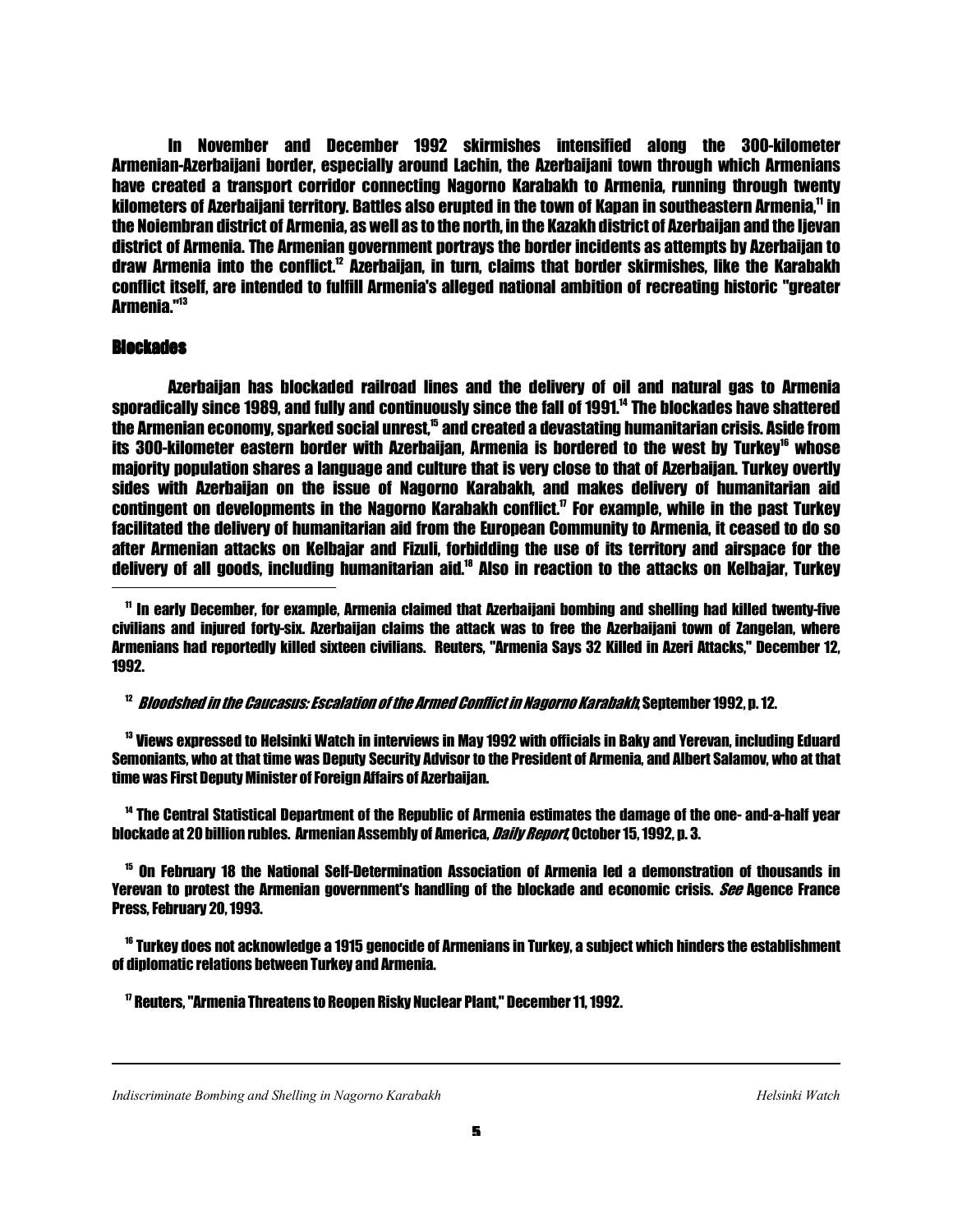canceled its planned grain delivery to Armenia.<sup>19</sup>

 Finally, severe instability in Georgia, which borders Armenia to the north, has essentially sealed Armenia's isolation.

 As a combined result of Azerbaijan's blockade, Turkey's relations with Azerbaijan, and civil unrest in Georgia, electricity, gas, oil, and grain—necessary for the basic human needs of civilians in Armenia—are in extremely short supply. All-night bread lines were a fact of life during the time of Helsinki Watch's visit to Yerevan in late October, and reportedly continue to this day. Acute shortages of electricity frequently cause water pumps to break down, depriving residents of running water, and at some points, limiting residents to one hour of electricity per day.<sup>20</sup> When Armenia's main source of natural gas, a pipeline that runs through Georgia, mysteriously blew up five times during the winter and spring.<sup>21</sup> Armenians had no energy supplies to heat their homes. The Armenian government routinely claims that the Azerbaijani government is responsible for the explosions which take place in an area of Georgia that has a large ethnic-Azerbaijani community.<sup>22</sup> The government of Azerbaijan routinely denies the charges.

 Azerbaijan has encouraged its trading partners to maintain this economic pressure on Armenia. In January, for example, Turkey postponed its plans to supply electricity to Armenia following accusations from Azerbaijan that "close and brotherly ties" between the two countries would suffer as a result.<sup>23</sup> Azerbaijan insisted that oil and oil products sold to Georgia be used solely by Georgia, and held that Georgia's re-sale to third parties not approved of by Azerbaijan would possibly trigger sanctions by Azerbaijan.<sup>24</sup> j

 Armenia has been dealing with a refugee crisis in the midst of economic collapse and absence of grain and energy sources: by July an estimated 20,000 new refugees had fled to Yerevan from Nagorno

<sup>18</sup> Aidyn Mekhtiev. "Armenian Forces Occupy Kelbajar." *Nezavisimaia Gazeta*. April 4. 1993. p. 3.

<sup>19</sup> Armenian Assembly *Daily Report,* April 13, p. 2. *See* also Reuters, "Turkey Urges Armenia to Stop Azeri Attacks," April 2, 1993.

<sup>20</sup> Reuters, January 29, 1993. *See* also Margaret Shapiro, "Foreign Journal," *Washington Post*, February 22, 1993, p. A10, and *Nezavisimaia Gazeta*, October 3, 1992, p. 3, *See* also Armen Khanbabian, "Armenia seeks to Break Trough the Blockade," *Nezavisimaia Gazeta*, December 30, 1993, p. 3, and Liana Minasian, "Armenia Faces Threat of Catastrophe," *ibid*, December 11, 1992, p. 3.

 $^{21}$  The fourth such explosion took place on January 22, 1993. *See* Interfax report in *Izvestiia*, March 6, 1993, p. 1. It blew up for the fifth time on April 6, after Armenian forces seized the Kelbajar area of Azerbaijan. Reuters, "Gas Pipeline to Armenia Blown Up For Fifth Time," April 6, 1993.

 $^{22}$  *See*, for example, *Nezavisimaia Gazeta*, January 28, 1993, p. 1.

 $^{23}$  *The Turkish Times*, February 1, 1993, p. 3.

1

ֺ֝

<sup>24</sup> Aidyn Mekhtiev and Djovded Djafaraov, "Tbilisi and Baky Sign Twenty-Two Documents," *Nezavisimaia Gazeta*, February 5, 1993, p. 1.

*Indiscriminate Bombing and Shelling in Nagorno Karabakh* Helsinki Watch *Helsinki Watch Helsinki Watch*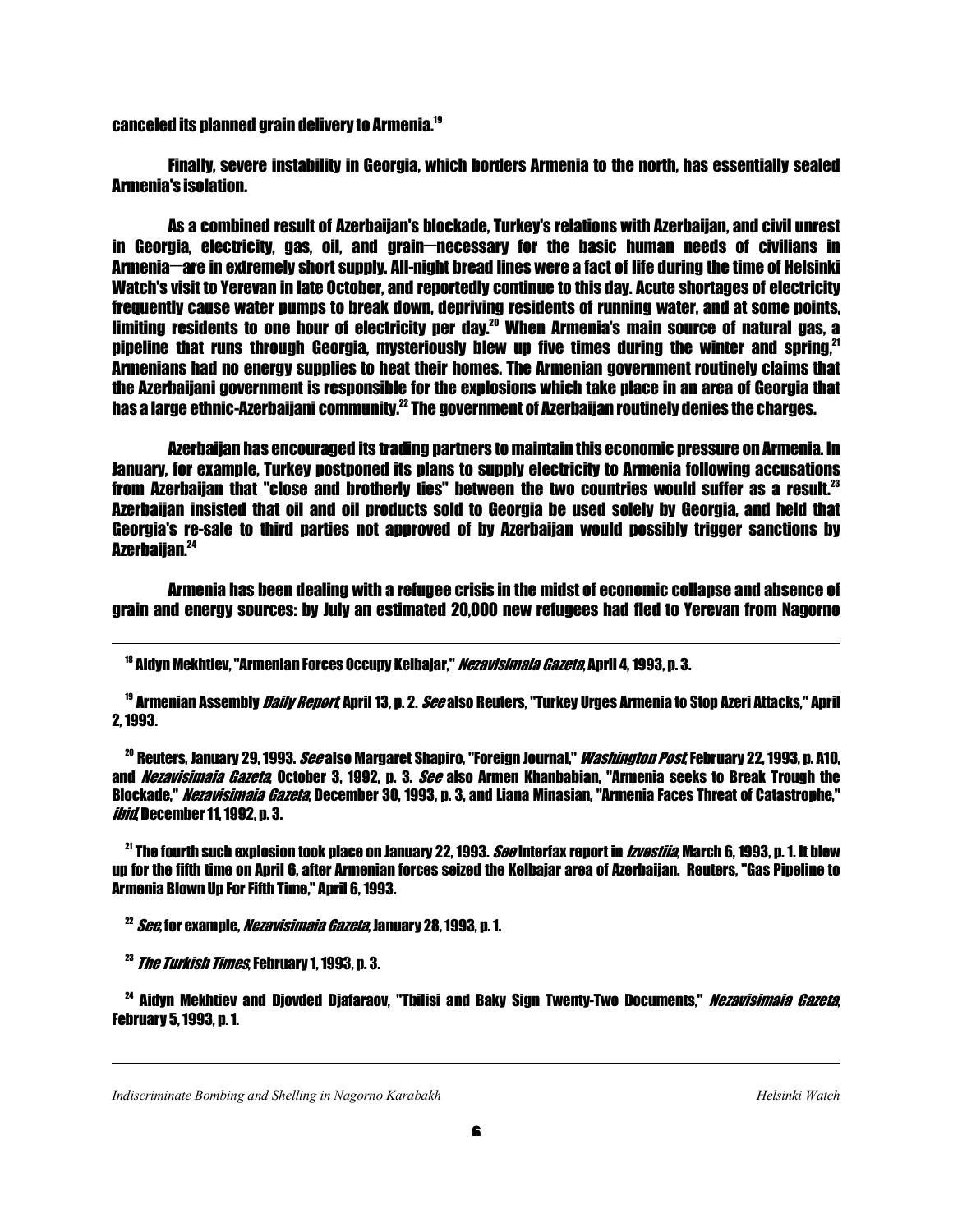Karabakh, and the number rose again in response to the August air bombardments of Stepanakert.<sup>25</sup> As a result, refugees from Nagorno Karabakh, like most other Armenians, live in unheated facilities that have limited access to electricity, and can obtain bread only with great difficulty.

 Since June 1992 the Nakhichevan Autonomous Republic of Azerbaijan has been subjected to a similar economic blockade. Azerbaijan claims that Armenia is responsible for the blockade, which cuts off railroad, electricity, and communication lines between Nakhichevan from the rest of Azerbaijan.<sup>26</sup> Armenia denies this claim, and maintains that the blockade is the result of Azerbaijan's blockade of Armenia: since Azerbaijan blocks railroad transport between the two states, and since the railway lines from Azerbaijan to Nakhichevan run through Armenia, trains cannot reach Nakhichevan. Similarly, Nakhichevan's critical electricity shortages are themselves the result of Armenia's energy crisis. $<sup>27</sup>$ </sup>

#### **Negotiations**

 Peace negotiations and cease-fires in Nagorno Karabakh and along the Armenia-Azerbaijan border have been unsuccessful. Throughout the summer of 1992, efforts by the Conference on Security and Cooperation in Europe (CSCE) faltered over the issue of the status of Nagorno Karabakh<sup>28</sup> and its participation in the talks (which, since they are to lead to a peace conference in Minsk—the capital of Belarus—are known as the Minsk process) and over the Armenian seizure of Kelbajar, Shusha and Lachin. At the rounds of talks in the summer of 1992 in Rome, representatives condemned the bombings in Nagorno Karabakh by Azerbaijani forces. Representatives from Russia, the United States and France opined that as a result of these attacks the CSCE observers doubted seriously Azerbaijan's commitment to a peaceful resolution to the conflict.<sup>29</sup> The talks re-convened in Rome on February 26, 1993, despite Azerbaijani threats to walk out in response to Armenian counter-offensives in Martakert. Azerbaijani negotiators walked out of the talks on April 7 because, according to the Foreign Ministry of Azerbaijan, "Armenia is using the negotiations to capture Azeri territory."<sup>30</sup>

 $^{27}$  Helsinki Watch interview with Mikit Kazarian, press spokesperson for the Armenian Embassy in Moscow, April 19, 1993.

<sup>28</sup> Authorities in Nagorno Karabakh claim they represent a sovereign and independent state. No foreign state has recognized the Nagorno Karabakh Republic. Moreover, Azerbaijan annulled the Nagorno Karabakh Autonomous Oblast in November 1991.

1

 $^{25}$  According to Larissa Allakhverdian, consultant to the Committee on Karabakh Affairs of the Armenian parliament. Helsinki Watch interview, October 27, 1993.

<sup>&</sup>lt;sup>26</sup> Aidvn Mekhtiev. "We Don't Have Senaratism Here," *Nezavisimaia Gazeta* December 15, 1992. *See* also Aiden Mekhtiev. "Visit to the Conflict's Background." *Nezavisimaia Gazeta* August 21, 1992. p.3. A cease fire agreement signed on August 20 by officials from Azerbaijan and Armenia also ordered an end to the blockade, bringing brief relief to Nakhichevan. Aidyn Mekhtiev, "Azerbaijan Has No Plans to Become a Part of Turkey," *Nezavisimaia Gazeta*, August 25, 1992, p. 3.

<sup>&</sup>lt;sup>29</sup> Nezavisimaia Gazeta, September 10, p. 3.

<sup>&</sup>lt;sup>30</sup> Armenian Assembly of America, *Daily Report*, April 7, 1993. *See* also "Kelbajar in Flames," *Izvestiia*, April 6, 1993, p. 1.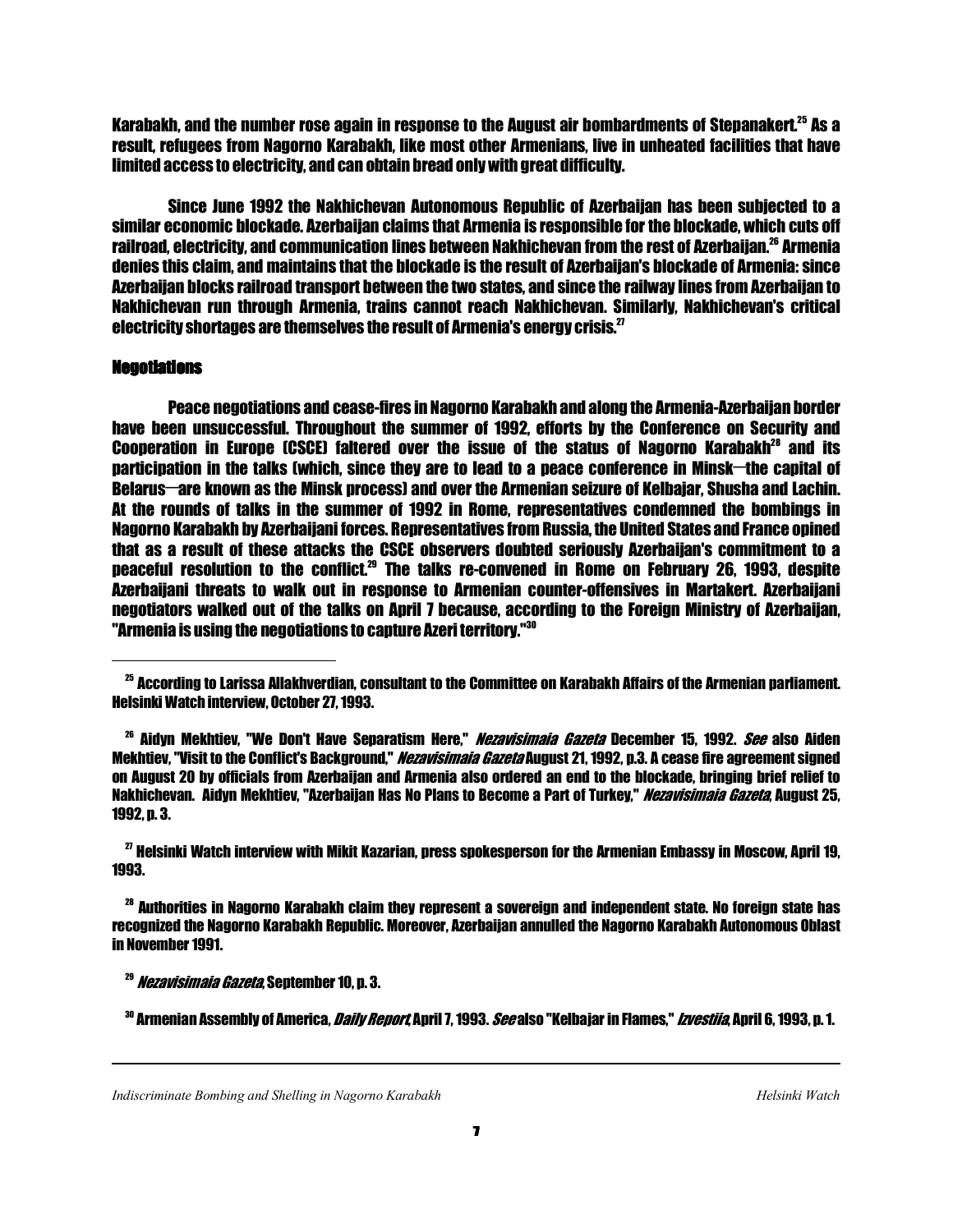In addition to its supervision of the Minsk process, the CSCE established an open-ended ad hoc group on Nagorno Karabakh in Vienna, authorized to dispatch monitoring groups to the conflict zone. Created on November 6, 1992, by the Council of Senior Officials of the CSCE, the group in late April 1993 began preparations to deploy 600 monitors to the area.<sup>31</sup>

 The United Nations is not involved in Nagorno Karabakh negotiations. Its Security Council issued an appeal on October 27, 1992, for an immediate cease-fire in and around Nagorno Karabakh and for the lifting of all blockades. The appeal also supported General Secretary Boutros Boutros-Gali's plans to send a representative to the region to reach a settlement. The governments of both Armenia and Azerbaijan welcomed this appeal, although Azerbaijan generally objects to United Nations intervention.<sup>32</sup> After Armenian forces seized the area around Kelbajar, the Security Council issued a statement demanding the withdrawal of Armenian forces.

 Long-term cease-fires both along the Armenian-Azerbaijani border and within Nagorno Karabakh have also failed. A September 1, 1993 cease-fire between Armenia and Azerbaijan arranged by Kazakhstan and signed in Alma-Aty was broken a day and a half after it went into effect.<sup>33</sup> In Sochi. Russia, on Sentember 19, 1992, Armenia, Azerbaijan and Russia agreed to deploy observers along the Armenia-Azerbaijan border; the agreement, however, was left unimplemented.<sup>34</sup> Disagreement between Armenia and Azerbaijan over who shall control Lachin have been stumbling blocks in recent negotiations: Azerbaijan has set out as a condition for further cease-fires the relinquishment by Armenia of Lachin, while allegedly guaranteeing that humanitarian aid would continue to reach Nagorno Karabakh.<sup>35</sup>

# INTERNATIONAL LAW AND THE PROTECTION OF CIVILIANS

 The focus of this newsletter is the shelling and bombing by Azerbaijani forces in Nagorno Karabakh of civilians and civilian structures—homes, hospitals, churches, and other places that do not serve any apparent legitimate military objective.

International humanitarian law—the laws of war—sets forth protections for civilians. The chief concern of Article 3 common to the 1949 Geneva Conventions and of Protocol II additional to them (1977) is

1

<sup>31</sup> Associated Press, "Two-Day Cease-Fire in Nagorno-Karabakh," April 20, 1993.

<sup>&</sup>lt;sup>32</sup> COVCAS Bulletin, No. II, vol. 32, p. 3. *See* also Foreign Broadcast Information Service, *Daily Report on Central Eurasia* [hereinafter FBIS], October 15, 1992, p. 52, where Foreign Minister Tofik Gasimov stated that Azerbaijan would agree to monitors only from CSCE, and not from the United Nations or any other body.

<sup>&</sup>lt;sup>33</sup> "Alma-Ata Agreement Broken," *Nezavisimaia Gazeta*, September 2, 1992, p. 1.

<sup>34</sup> Only monitors from the Russian Federation were deployed, in the Krasnosel'skii District.

<sup>35</sup> Isa Gambaraov, Chairman of the Parliament of Azerbaijan, stated at a press conference on September 1, 1992, that "we cannot ban the delivery of medicine and food to Karabakh. We seek only to ban the delivery of arms and military equipment from Armenia through the Lachin corridor." Nezavisimaia Gazeta, September 5, 1992, p. 1.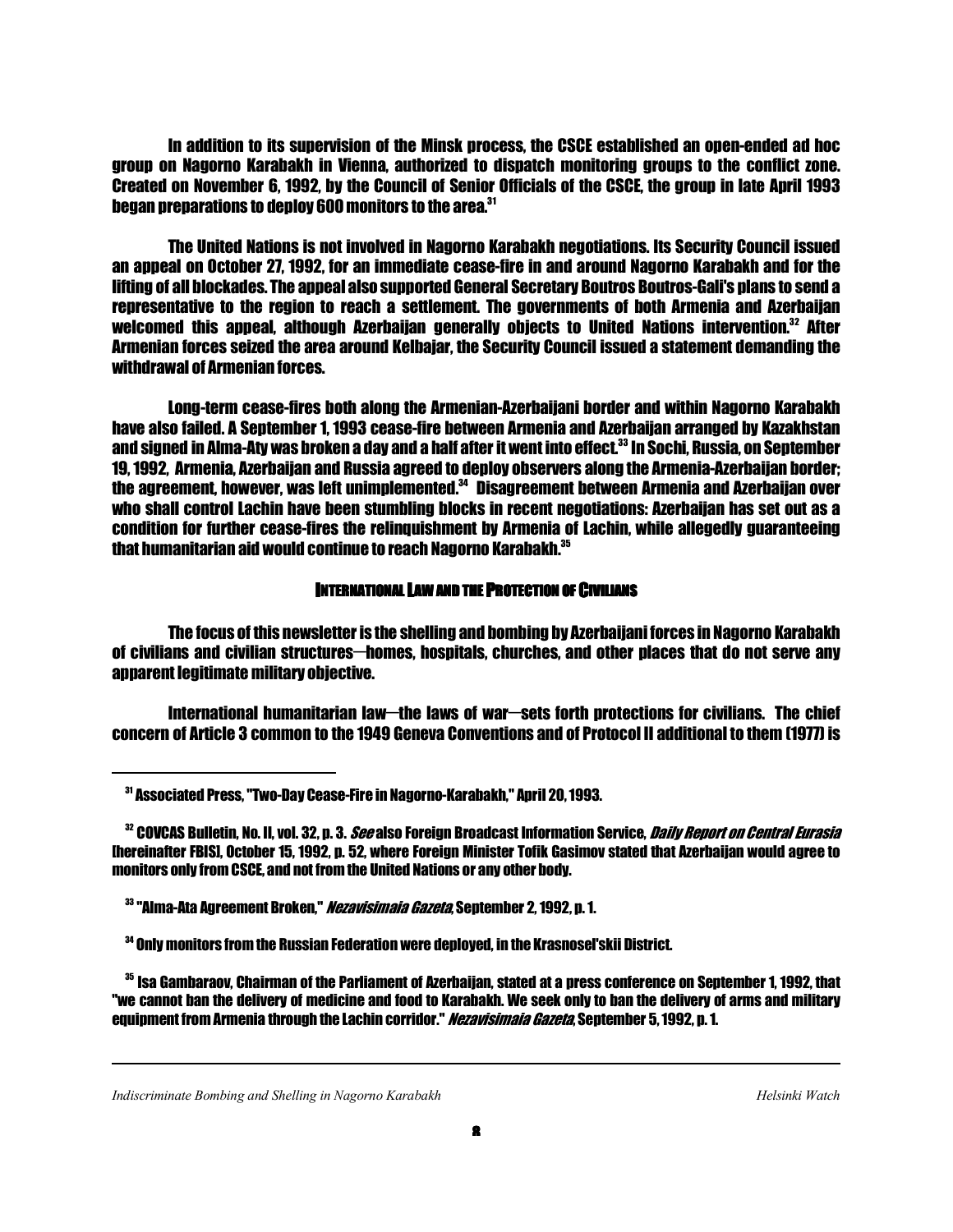to protect civilians in times of internal armed conflict.<sup>36</sup> In addition, United Nations General Assembly Resolution 2444, *Respect for Human Rights in Armed Conflict<sup>a</sup>* guarantees the protection of civilians in all types of armed conflicts, internal or international.

 As Helsinki Watch reported in Bloodshed in the Caucasus: Escalation of the Armed Conflict in *Nagorno Karabakh* (September 1992):

 [T]he hostilities in Nagorno Karabakh are largely the product of the ongoing armed attempt by ethnic Armenians living in that enclave to secede from Azerbaijan and the use of force by the Azerbaijani government to put down that rebellion. Since virtually no state has recognized Nagorno Karabakh's claim to independent statehood, the armed conflict there is properly classified under humanitarian law as non-international, i.e. internal, in nature.

 Even if other states directly intervene with their armed forces on the side of either party to the conflict in Nagorno Karabakh, such intervention, while certainly "internationalizing" that conflict, would not change the humanitarian law regime at least

To this end, the following acts are . . . forbidden . . . :

 (a) violence to life and person, in particular murder of all kinds, mutilation, cruel treatment and torture;

- (b) taking of hostages;
- (c) outrages upon personal dignity, in particular humiliating and degrading treatment;
- (d) the passing of sentences and the carrying out of executions without previous judgement pronounced by a regularly constituted court, affording all the judicial guarantees which are recognized by civilized peoples.

Article 13 of Protocol II states:

 1. The civilian population and individual civilians shall enjoy general protection against the danger arising from military operations. To give effect to this protection, the following rules shall be observed in all circumstances.

 2. The civilian population as such, as well as individual civilians, shall not be the object of attack. Acts or threats of violence, the primary purpose of which is to spread terror among the civilian population, are prohibited.

 3. Civilians shall enjoy the protection afforded by this Part, unless and for such time as they take a direct part in hostilities.

<sup>37</sup> Adopted by unanimous vote on December 18, 1969. G.A. Res. 2444, 23 U.N. GAOR Supp. (No. 18) p. 164, U.N. Doc A/7433 (1968). The Resolution sets forth ". . . the following principles for observance by all government and other authorities responsible for action in armed conflicts:

(a) that the right of the Parties to a conflict to adopt means of injuring the enemy is not unlimited;

(b) that it is prohibited to launch attacks against the civilian population as such;

 (c) that a distinction must be made at all times between persons taking part in the hostilities and members of the civilian population to the effect that the latter be spared as much as possible. ..."

1

<sup>&</sup>lt;sup>36</sup> Common Article 3 states: Persons taking no active part in the hostilities, including members of armed forces who have laid down their arms and those placed *hors de combat* by sickness, wounds, detention, or any other cause, shall in all circumstances be treated humanely, without any adverse distinction founded on race, color, religion or faith, sex, birth, wealth, or other similar criteria.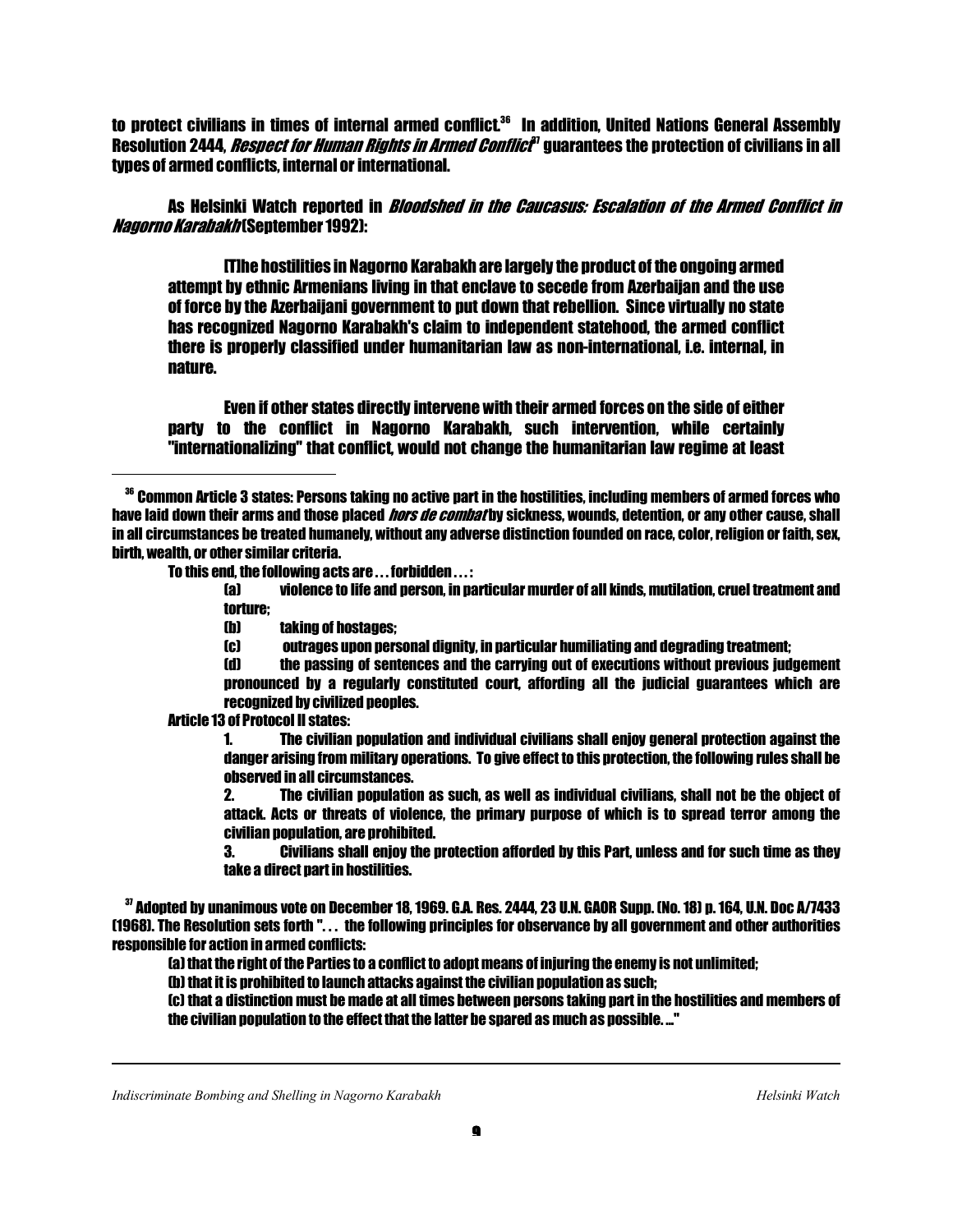as far as between Azerbaijani forces and ethnic Armenians.<sup>38</sup>

 Although the government of Azerbaijan has not yet acceded to the 1949 Geneva Conventions and its Second Additional Protocol of 1977, it is nonetheless bound by customary law rules applicable to internal armed conflicts.<sup>39</sup>

 The Parliament of Armenia ratified the 1949 Geneva Conventions on March 29, 1993, and the Azerbaijani Milli Mejlis (National Council) Government officials in Azerbaijan told Helsinki Watch that ratification is a high priority for its government, but it apparently has not put it on its parliamentary agenda.<sup>40</sup> In early December 1992 representatives of Armenian and Azerbaijani political parties and social movements, through the mediation of the Human Rights Center of "Memorial," the Moscow-based human rights organization, signed a protocol calling on all parties to the conflict to observe Common Article 3 in the interim.

 Guidance in interpreting the protections of civilians found in Common Article 3 and Protocol II may be found in the provisions of Protocol I to the 1949 Geneva Conventions, which deals with international armed conflicts and has now risen to the level of customary international law.

 Protocol I forbids intentional attacks on civilians, attacks that are intended to terrorize civilians, and "indiscriminate" or "disproportionate" attacks. Indiscriminate attacks "by their nature strike military objectives and civilians or civilian objects without distinction." They include attacks "not directed at a specific military objective"<sup>41</sup> and attacks employing methods that "cannot be directed at a specific military objective" or methods whose effects cannot be limited by Protocol I. Protocol I, for example, unambiguously forbids shelling an entire village with Grad-type missiles, which have a low degree of accuracy, in the hopes of hitting the village's military headquarters. Significantly, Protocol I also prohibits bombardments that treat an entire area inhabited by civilians as a military object.

 According to the principle of proportionality embodied in Protocol I's ban on disproportional attacks, damage to civilian life must not outweigh the gain to be made by any attack. Thus, for example, even if Armenian forces used as a headquarters the basement of a school in a residential neighborhood, it would be forbidden to bomb the school because children may be in classes and because the people living in neighboring houses would suffer. When it is not clear whether a structure such as a house or a school is being used for military purposes, attackers are required to presume that it is used for civilian purposes and desist from attacking.<sup>42</sup>

<sup>38</sup> H.P. Gasser, Internationalized Non-International Armed Conflicts: Case Studies of Afghanistan, Kampuchea and Lebanon, American University Law Review, Vol. 33 (Washington, D.C., 1983), p. 145.

<sup>39</sup> For a full discussion of the international law applicable to the conflict in Nagorno Karabakh, see Helsinki Watch Bloodshed in the Caucasus: Escalation of the Armed Conflict in Nagorno Karabakh, September 1992, Appendix V, pp. 67-84.

<sup>40</sup> Helsinki Watch telephone interview with Leili Iunusova, February 8, 1993.

<sup>41</sup> Protocol I, Article 51(4).

42 Protocol I, Article 52 (3).

1

ׇ֖֖֚֚֚֬֝֬

*Indiscriminate Bombing and Shelling in Nagorno Karabakh* Helsinki Watch *Helsinki Watch Helsinki Watch*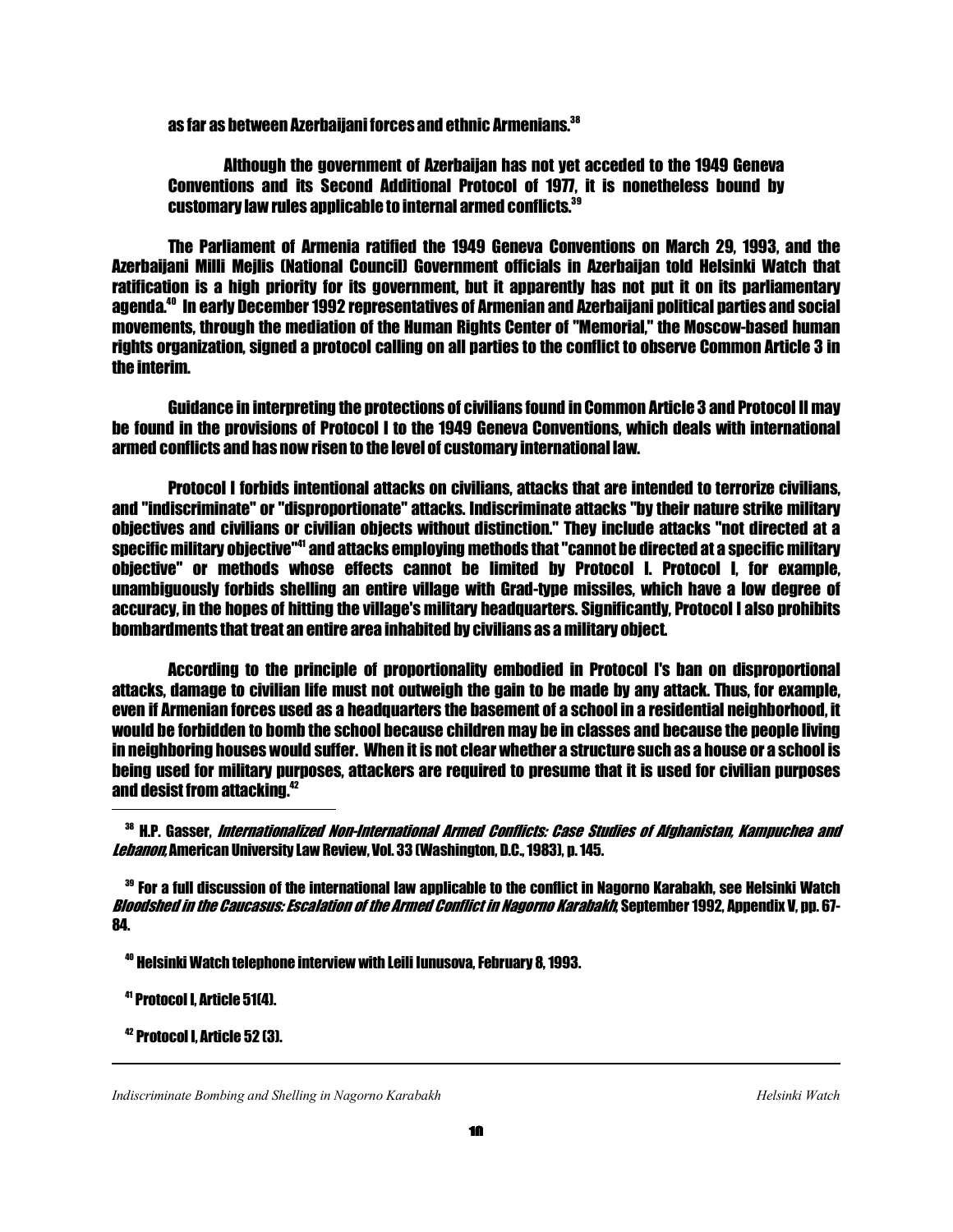# VIOLATIONS OF THE GENEVA CONVENTIONS

Throughout the armed conflict, both sides—the Popular Liberation of Artsakh and the National Army of Azerbaijan—have treated civilians with appalling cruelty. Whichever side held the strategic advantage in Nagorno Karabakh at any given moment was the one that most egregiously violated the Geneva Conventions' rules that protect civilian life. Throughout the Armenian offensive in the winter of 1991-1992, Armenian forces attacked, killed, took hostage, and forced the departure of thousands of Azerbaijani civilians who were living in Nagorno Karabakh. While Azerbaijani forces held the town of Shusha, which overlooks Stepanakert, they pounded the latter with Grads and heavy artillery fire, hitting civilians, residential areas, hospitals, and the like.

 When Azerbaijani forces went on counter-offensive beginning in June, they used SU-25 airplanes to shell and bomb scores of villages and towns before sending in ground troops. The airplanes were reportedly piloted by, among others, Russian mercenary pilots. According to G.H., a thirty-four-year-old fighter from Armenia interviewed by Helsinki Watch, Russian pilots were captured during the summer and "shown on t.v."<sup>43</sup> *Nezavisimaia Gazeta* reported that on January 22 a captured Russian pilot. Anatolii Chistiakov, gave an interview, in which he said that the Azerbaijanis routinely ask mercenary pilots to drop tear gas to cause panic among civilians.<sup>44</sup> j

 The Defense Ministry of Azerbaijan maintains that the aim of the air campaign in Nagorno Karabakh is to force out Armenian troops, to "defeat [them] and take the territory.<sup>45</sup>" Helsinki Watch believes that the Azerbaijani shelling and bombing were reckless and indiscriminate, and aimed at terrorizing and forcing out Armenian civilians. Like previous Azerbaijani attacks on Stepanakert, the shelling and bombing throughout the counter-offensive and beyond destroyed or damaged scores of homes and sometimes entire villages. In smaller towns and villages the attacks terrorized the civilian population, who for the most part fled before the arrival of ground troops. The counter-offensive took a heavy toll on civilian lives. Whereas the death toll among Armenian civilians from October 1991 through April 1992 was estimated at 169,<sup>46</sup> for the months of June 1992 through January 1993 it has been estimated at 1,500.<sup>47</sup>

Our conclusion is based on interviews with more than forty refugees $48-\text{victims}$  and

 $43$  G.H. could not describe under what conditions the pilots were made to appear on television.

<sup>44</sup> *Nezavisimaia Gazeta*. January 1993.

<sup>45</sup> Telephone interview with Leili lunusova, February 8, 1993.

<sup>46</sup> Helsinki Watch interview with Armen Yesarulov, Interior Minister of the self-proclaimed republic of Nagorno Karabakh, in Stepanakert, May 1, 1992. See Bloodshed in the Caucasus: Escalation of the Armed Conflict in Nagorno **Karabakh September 1992.** 

<sup>47</sup> Garik Sarkissian, of the State Administration on Special Programs, in a telephone interview with Helsinki Watch, January 8, 1993. Neither Mr. Sarkissian nor Mr. Yesarulov was able to explain the basis for classifying a death as "civilian" or the circumstances surrounding these deaths.

<sup>48</sup> For reasons of safety, Helsinki Watch representatives did not go to Nagorno Karabakh during their fact-finding

1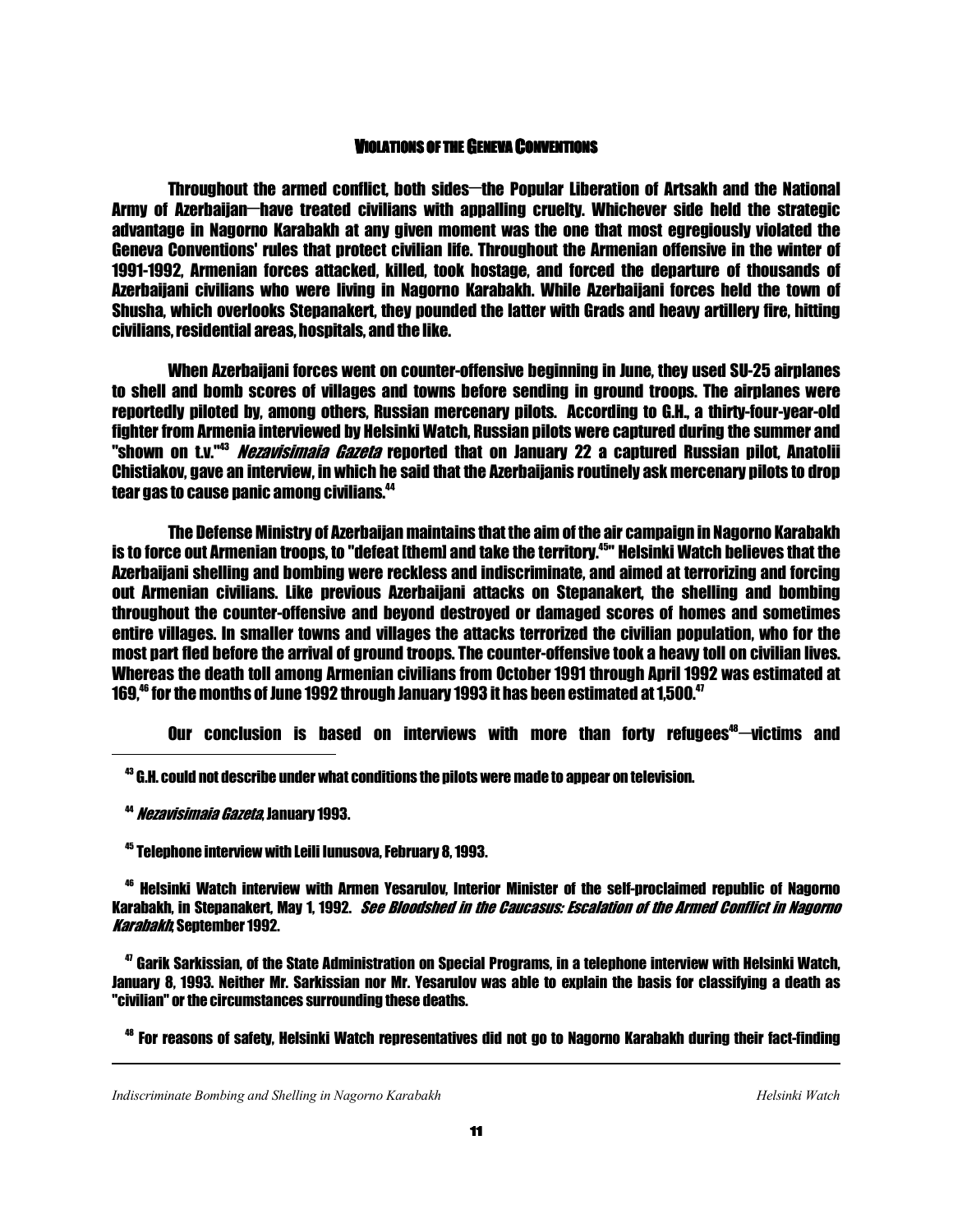eyewitnesses—who described not only a consistent pattern of shelling and bombing, but also similar situations in towns and villages in Nagorno Karabakh. Despite the fact that today front lines exist (albeit shifting ones) in Nagorno Karabakh, there are very few types of military objects, such as bases, arms factories and the like, that are clear and easy targets of ground missile or air raid attacks. Each village has a military post, usually about a kilometer away, and many have military headquarters, usually in the village or town center. In its counter-offensive, Azerbaijani forces bombed and shelled entire villages or towns, eventually hitting the post or headquarters (both legitimate military targets) but causing the entire town or village to suffer. Indeed, in many cases refugees told Helsinki Watch that when they left their shelled villages and destroyed homes, the military headquarters or post was still intact.

 The bombs Azerbaijani forces use are primarily 500-kilogram (half-ton) bombs and cluster bombs. Cluster bombs explode into hundreds of small balls and are intended to hurt people, as opposed to structures. Half-ton bombs are intended to cause property damage: when they hit their targets they create a wide wave of destruction. Interviewees routinely described to Helsinki Watch the way half-ton bombs leveled houses, groups of houses and multi-story buildings. A woman who had lived in Stepanakert since 1955 but fled because of the bombings gave Helsinki Watch a vivid picture of the damage left by the bombs:

 Sometimes there are three planes at a time. The [bombs] make big, big holes, like pits. Trees with their roots come up. I saw one of these pits. It was about five by five meters—it was opposite the hotel. A woman died nearby it. There were all private houses around. The house was damaged, pots and pans were lying around nearby. The wall was destroyed and you could see what was in the house.

 Even in cases where they hit legitimate military targets, when such bombs are dropped in a city or town center where civilians still live, they are bound to cause disproportionate suffering among civilians. According to Viacheslav R., a retired lieutenant-colonel in the Russian army.<sup>49</sup> the rockets (Grad, Oragan, Alazani, and "sea rockets,"<sup>50</sup>) and heavy artillery used by Azerbaijani forces, as noted above, are not accurate enough to hit specific targets.

#### **Stepanakert**

1

ֺ֝

 Throughout the winter of 1991-1992, Stepanakert were rocked by Azerbaijani Grad, tank and cannon fire, and by other artillery. By May 1992, when Helsinki Watch visited Stepanakert, the residential neighborhoods had undergone wide-scale destruction. After Azerbaijani forces left Shusha, located a few kilometers from Stepanakert, in mid-May, there was a ten-week lull in shelling, followed by air raids and renewed shelling.

#### Air Raids

mission and could not see for themselves the sites that were attacked.

<sup>50</sup> Ships that were part of the Caspian Fleet were equipped with sea rockets. With the break-up of the Soviet armed forces, Azerbaijan acquired about one-fourth of the Caspian Fleet.

*Indiscriminate Bombing and Shelling in Nagorno Karabakh* Helsinki Watch *Helsinki Watch Helsinki Watch* 

<sup>49</sup> Helsinki Watch interview in Moscow, February 1993.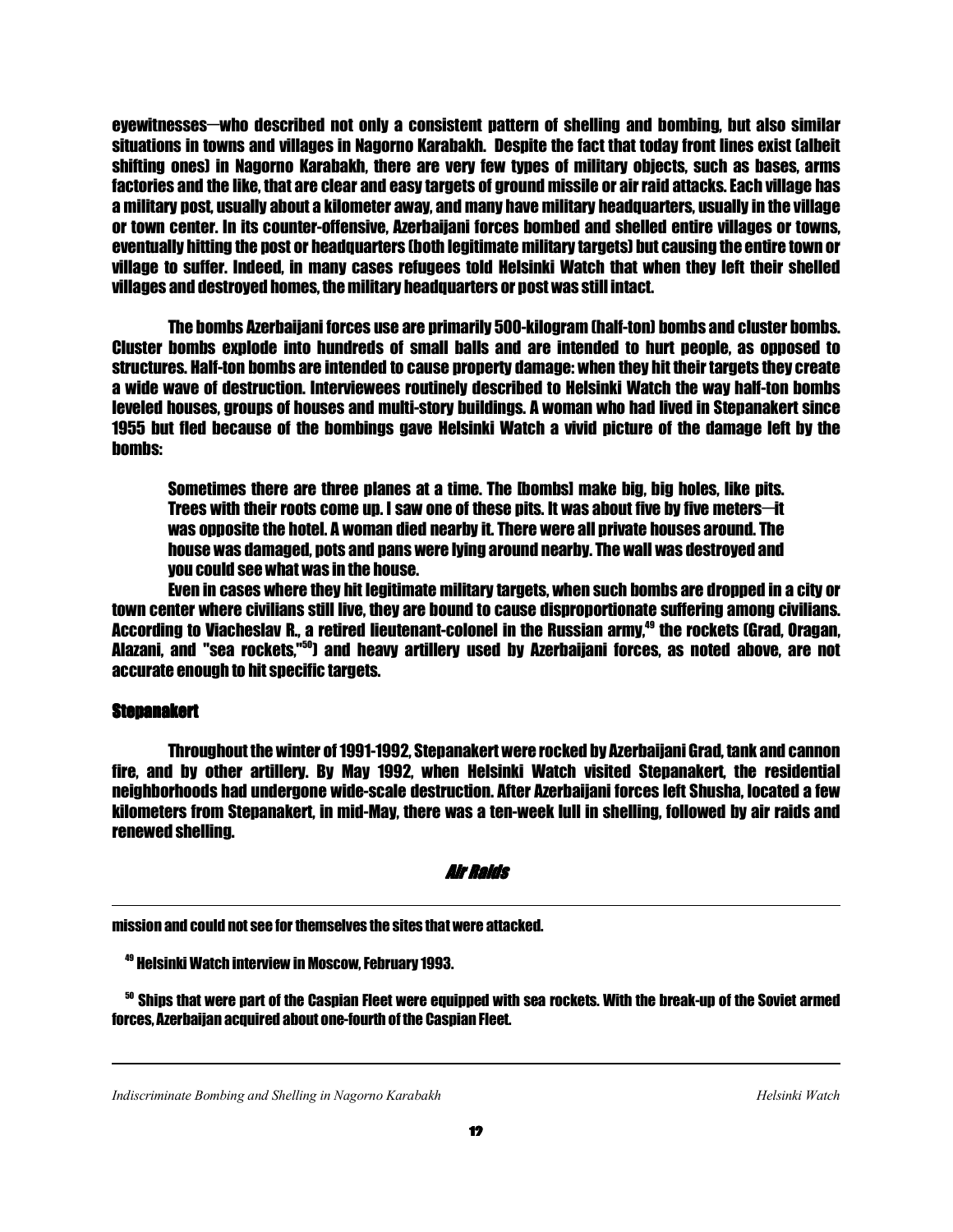Bombing near Stepanakert began in July, and intensified in and centered on the city in August, when its population was swollen with refugees from Martakert and other regions of Nagorno Karabakh. Many refugees who fled the constant shelling and bombing of their villages told Helsinki Watch that they had then fled Stepanakert because of the air bombardments. A young nurse from Martuni who was wounded in Stepanakert summed up the views expressed by dozens of interviewees when she told Helsinki Watch: "one can bear the Grads, but not this [airplane] bombing."

 Valia Melkoumian, a twenty-three-year-old nurse originally from Sumgait, told Helsinki Watch she was so frightened by the bombings that "after the second or third bombing we didn't come out of the basement. You hear the plane, the plane flies away, and the bombs fall. It happens at any time during the day. The last bombings were really bad, and I lived through the Grads, the cannons, and everything else."

 Similarly, Mila Voskanian, who worked for fifteen years in a textile factory in Baku and fled to Nagorno Karabakh, explained to Helsinki Watch that she "left Arajadzor in August and stayed in Stepanakert for one month, but I left Stepanakert because there were bombings every day. Mostly it was during the daytime, almost never at night, at least not when I was there." Her co-villager, A.A. (she asked to remain anonymous), said that from August 20 through 28 there were bombardments every day, always during the day. A woman from Maraga (who also asked to remain anonymous) sought refuge in Stepanakert for a month, but on August 29 fled to Yerevan. "Because of the bombardment, my children became frightened to death. The bombs fell on the city, near the central square, on the dormitory, on the kindergarten. After that it was impossible to keep my children in the city, so we left."

Nina Farsian, another woman from Maraga, told Helsinki Watch:

 I lived in Stepanakert for two months. At first it was good, but when the bombardment began it was very hard . . .. I didn't want to stay there. I wanted to go back to my village, to my house, even if it [was damaged]. There were times when they would bomb four times a day. They would drop bombs when they knew there were lots of people, on schools and squares.(32)

 Azerbaijani bombardments on August 22, 23 and 24 caused the most intense civilian damage during the air campaign, killing an estimated forty civilians, and wounding about 100.<sup>51</sup> At about 4:00 p.m. on August 22 a 500-kilogram bomb landed on a five-story dormitory that belonged to the Stepanakert Pedagogical Institute, levelling half of it, causing casualties and damaging the four-story apartment buildings nearby. People who remained under its ruins reportedly had to be removed by crane. The dormitory housed about 300 refugees from Baku and Sumgait, Azerbaijan (who had been living there since 1988), as well as refugees who had been evacuated from their villages during the summer battles for Martakert. It was not in the close vicinity of military targets, such as government buildings. According to victims' accounts given to Helsinki Watch, its roof was not used to launch anti-aircraft missiles.

 Rose Martirosian, a twenty-eight-year-old woman from the village of Mataghis, lost her four-year-old son in the bombardment. She had been living in the institute dormitory since early June,

1

<sup>51</sup> Reuters, "Armenians Say Dozens Killed Amid Azeri Bombing," August 23, 1992.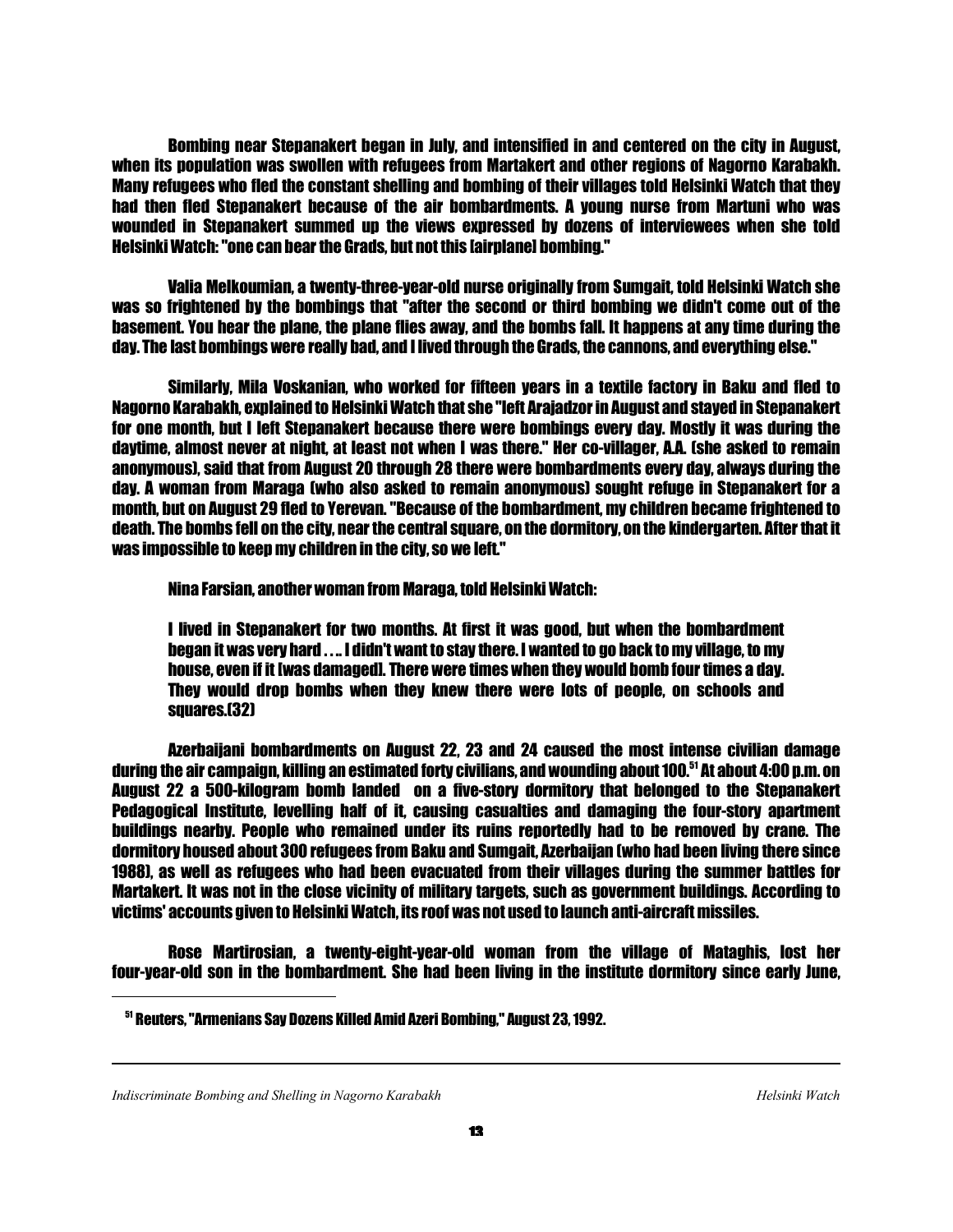along with her husband, father, and two children. When Helsinki Watch spoke to her in Yerevan's City Hospital Number Three, she had a large, jagged scar on her right eye, and her right leg was in traction. She told Helsinki Watch:

 I lost consciousness so I don't remember exactly what happened. My husband and children and father were lying in bed in the room. I had just came home. They didn't hear the sound. The panels fell, my child was thrown under the bed. We were all in smoke. My husband took me out from the panels. The room had a window and the glass went into the area around my eye.

 My chin was broken from the fragments. My knee was all in fragments, and I still have fragments in my body, but in the soft tissue. Fragments were found in my husband's body, and in my other child's body.

 At that moment we lost our other child. He was afraid and hid in a hole. My husband found him later. He was four years old.

 Arvhavir Mnatsakanian, a fifty-three-year-old father of three staying in the dormitory, lost his wife and was severely wounded by shell fragments. He told Helsinki Watch that:

 I was on the balcony, on the second floor of a five-floor dormitory where we lived. I wanted to wash my hair. I didn't see the explosion, I only heard it. My left leg was blown off, and a fifth of my right leg, too. I lost consciousness for two or three minutes, and when I came to I was still on the balcony. The stories above me were destroyed.

 "I was playing in the yard when the airplane dropped a bomb," explained Boris Harutrian, a seven-year-old whose legs were broken from shell fragments. According to his mother, Elena, Boris was playing in the yard of his building. Mrs. Harutrian told Helsinki Watch:

 We were all in the yard, talking. Then we heard the sound of the airplane, and I saw my child falling down. I was standing two or three meters from him. The bomb fell on the dormitory, about 200 meters from us, not on the same street, but in the same area. He was hit by the fragments.

 Another bomb in the same attack landed in a yard near the cluster of four-story apartment buildings near the dormitory referred to above. According to Tsorinar Hahramanian, that bomb's wave (or after-effect) killed five children in the buildings, among them her four-year-old son, Artur. Mrs. Hahramanian, who worked in an electro-technical factory, told Helsinki Watch that the bomb fell near the bus station from which buses departed for Shusha and Stepanakert. A twenty- or twenty-five-minute walk from the city center and government buildings, Mrs. Hahramanian's neighborhood also had a traffic inspection post where "fedayins" (the popular term for Karabakh Armenian fighters) on leave had begun to sleep at night. Neither she nor her mother, Ella (who was injured in a cluster-bomb attack several weeks later), knew whether the men were armed.

 Mrs. Hahramanian gestured to two armchairs pushed together in the hospital room, where she was caring for her mother, to indicate the size of the hole in the ground left by the bomb (about one meter). She explained to Helsinki Watch that just before the bomb fell,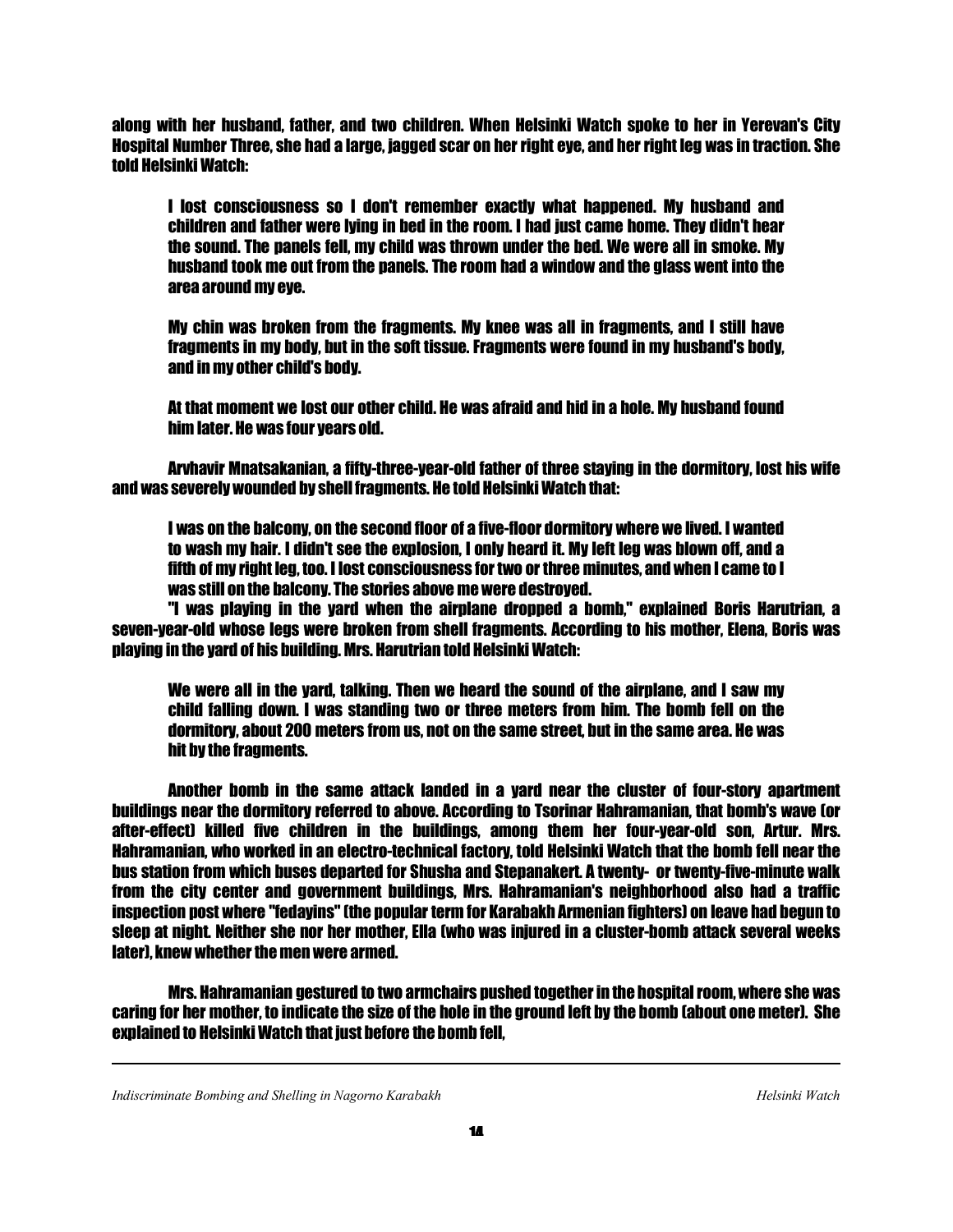I was cooking on a fire II madel in the yard—we didn't have any gas or electricity at home. My son and daughter were with me in the yard. I made soup from a mix that my husband had got from his rations. I sent my daughter into the house, but my son stayed with me. I was standing near the fire, a small distance from my son. He said, "Mommy, I'll go back to the house with you." At that moment, without our hearing a sound, a 500-kilogram bomb fell.

 There were three apartment buildings, and the fourth building was ours. The bomb landed in the yard, in front of our building. I was covered with dirt, and three trees had fallen. I was suffocating, I couldn't breathe, I swallowed dirt. I couldn't help my son.

 Four children were killed near our window. Their legs were cut off. Then I found my son; he was lying on his back. I took him in my arms. I thought he had fainted, so I put my finger in his mouth to keep him from swallowing his tongue. The bomb landed two or three steps from our garden. The wave threw my child toward the window of our building. The soft tissue of his leg was cut and he had a wound on his head. He was still alive. They operated on him [for head injuries], but . . . he died the next morning.

Those who survived the bombing packed their things so they could run away.

 A young nurse from Martuni, who declined to give her name, sustained head injuries during an air raid on August 23. She had fled Martuni and arrived in Stepanakert August 20, hoping to find a safe place to live. Three days later, a bomb fell on the house where she was staying, located in a residential neighborhood. She told Helsinki Watch that three of her relatives were killed in that house, and, according to the young woman's mother,<sup>52</sup> nine people were killed in the house next door, which was also destroyed in the explosion. Her head shorn after an operation related to her injuries, she told Helsinki Watch:

I used to have long, curly hair. They still keep my hair in the operating room.

 It happened in the afternoon, around 1:00. We were in my aunt's house when we heard a roar, and the house completely exploded. We were in the house when it exploded. Each bomb had a wave and this wave threw us down to the first floor, and I hit my forehead on the floor. The left side of my skull hit the corner of the wall. After they transported me to Yerevan, Jackson's epilepsy began in my arm so they had to operate immediately. My skull is broken and something is wrong with my brain— $\mathsf I$  cannot move my hand freely.

 My aunt's husband died, his future daughter-in-law, and her twelve-year-old grandson. Their bodies were cut into pieces. My sister-in-law's eyes were burned and she couldn't see for three days. My aunt has [shell] fragments all over her body.

 They had newly started the air bombardment. They tried most of all to drop bombs on multi-story houses. The day before [my bomb] a bomb fell on a five-story apartment house

1

<sup>52</sup> Interviewed separately by Helsinki Watch on October 28, 1992.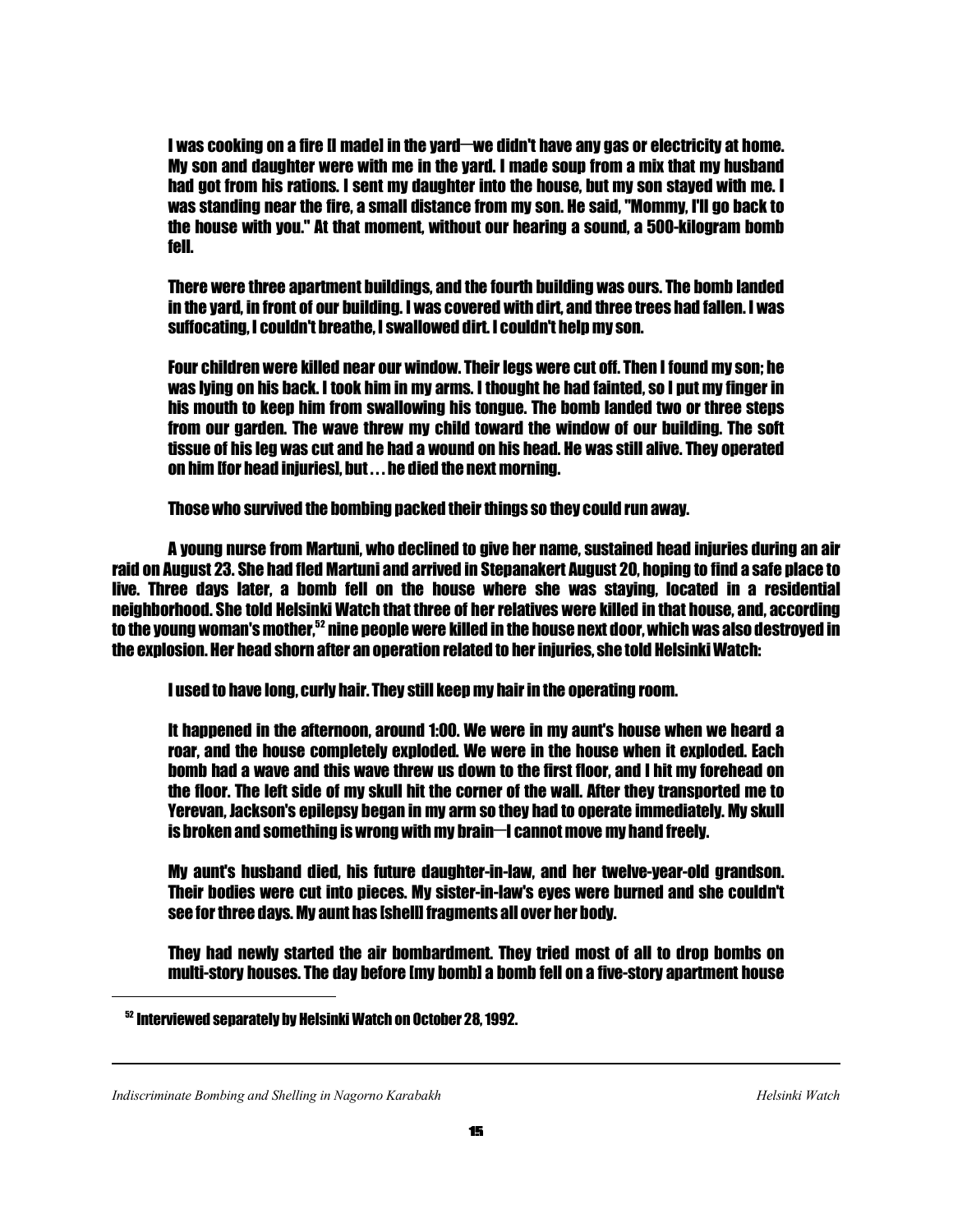and destroyed it completely.

 The young woman's mother sustained shell-fragment wounds in her ribs and in both her knees. Interviewed by Helsinki Watch, she said:

 We were on the first floor. I heard the sound of the airplane, and then the explosion. I lost consciousness, and my left ear was damaged—to this day I can't hear out of it. Five minutes later I came to and saw there was nothing left of the house—just bricks and debris.

 Sasoon Gasparian, an eleven-year-old boy from Stepanakert, reportedly was playing in his neighbor's yard on Michurin Street when the August 24 bombardment started at about 2:00 pm. The boy's right leg was amputated as a result of shell wounds. According to Sasoon's mother, forty-year-old Marietta Gasparian, the neighbor's house was among other houses in a residential neighborhood about a fifteen- or twenty-minute walk from the center of town. Mrs. Gasparian told Helsinki Watch:

 When we heard the sound of the plane [Sasoon] wanted to run to the house, to the cellar, but he didn't make it. You don't hear the bomb beforehand, you only hear it when it explodes. I was near the gate. It was afternoon, around 2:00. We'd been hiding in the cellars for many months.

 There were some people nearby who died [from that explosion]. They were our neighbors, Emma (about forty-five years old), Adlea (between thirty and thirty-two years old) and her son, Seriozha, who was twelve.

# Sasoon added:

 I saw lots of places where the bombs fell. They leave big holes, you could put a car in them. When they don't just hit one house, they destroy many houses in the neighborhood. It happened near the grocery store, near the Institute. Mine was a big bomb. It wasn't one of those cluster bombs. The smaller bombs came after mine. My father was a fedayin. He died. I want to be a fedayin.

 On September 25 Azerbaijani forces dropped a cluster bomb in the center of Stepanakert near government buildings. The bomb landed close to the bus stop in the city's central square. Helsinki Watch interviewed Ella Rahamanian, a fifty-year-old woman who received a wound in her left leg as a result of the bombing. Mrs. Rahamanian, who worked as a controller in a shoe factory, said:

It was about 11:00 in the morning. I had gone to the obkom *tregional executive councill*, and I was coming back. When I was near the bus stop I saw that an airplane was dropping bombs. I didn't manage to hide anywhere. Somebody told me to lie low, but at that moment a fragment hit my leg. It's in my heel. The fragment cut the heel.

 The bomb landed about ten or fifteen meters from me, on the street, near the [government buildings]. I didn't notice whether there were many people there, . . . there usually are. Trees are there.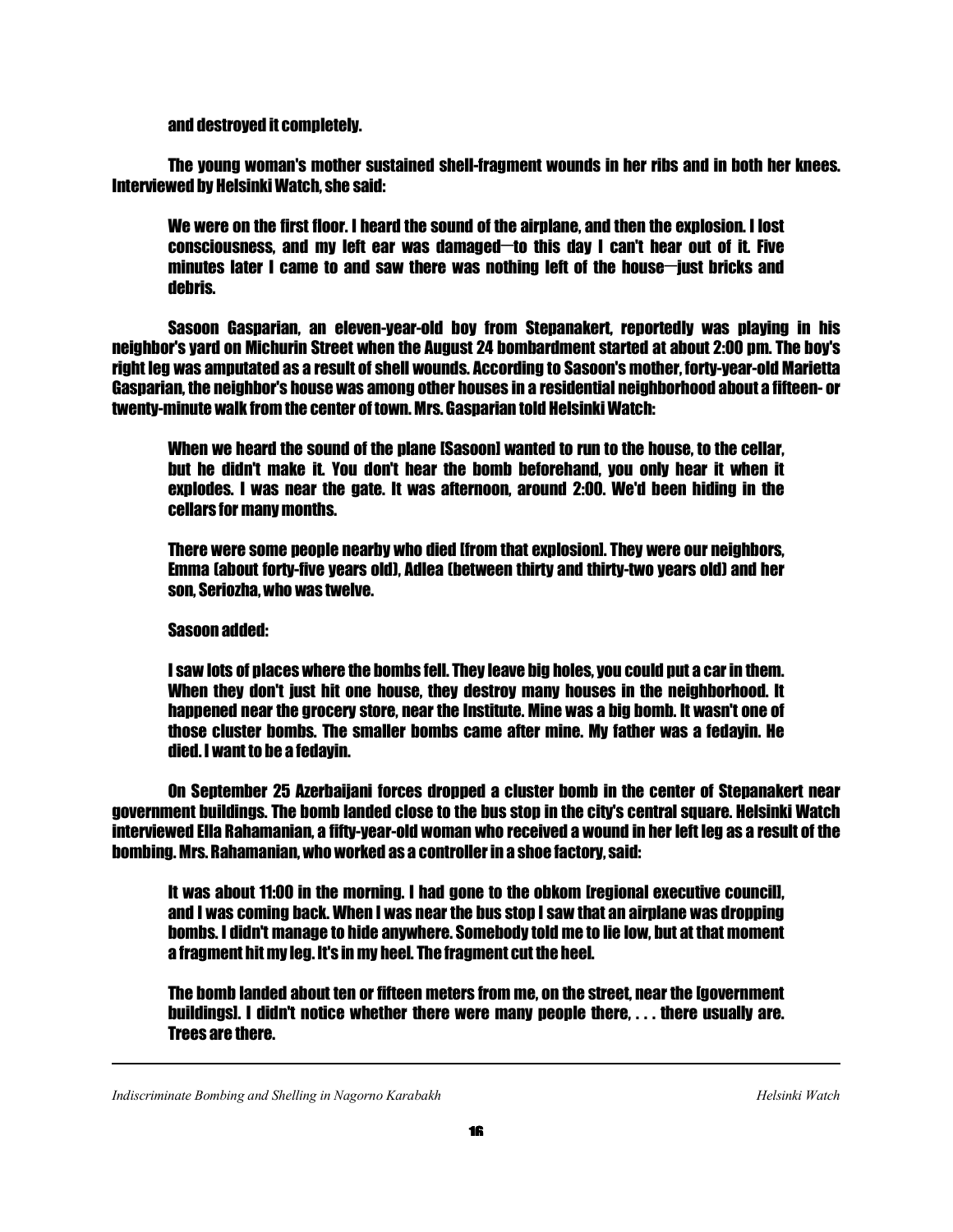The plane dropped many bombs on its way. I was taken to the hospital. [Many] . . . other wounded people were brought to the hospital, so from that I understood that the plane had flown a long way dropping bombs.

 Yuri Babaian is a forty-seven-year-old man who said he had been fighting in Nagorno Karabakh for four years. His family is from Akhbulak, a village in the Gadrut district. His daughter, who had been living and studying Russian in Stepanakert, returned to their village when the bombings started. An air attack on August 26 reportedly destroyed her apartment in Stepanakert. Mr. Babaian saw the apartment after it was bombed. He told Helsinki Watch that

 It happened at night, the night of the 26th and 27th of August. I saw it afterwards. Everything was damaged. There was no roof, and the walls were damaged. One of the neighbors, a woman, was killed the same day. Their address is 3 Kamo Street. There are houses all around it. It's about 600 meters from the headquarters, which is responsible for the military posts. The headquarters wasn't hit. They're dropping bombs on the town, but the headquarters hasn't been hit.

 According to Siuri Mirzoian, on the morning of October 13 Azerbaijani forces subjected her neighborhood in Stepanakert to an air raid.<sup>53</sup> Mrs. Mirzoian, a forty-six-year-old refugee from the village of Magavuz, and her family had been staying with relatives there since July 6. She reported to Helsinki Watch that of the eight people who were at home that afternoon, five were wounded, including her fourteen-year-old daughter, Zvard. The bomb blew out one of the walls and shattered the windows of their relatives' house. Zvard, who sustained wounds in her left shin, foot, and hands, told Helsinki Watch:

 I heard the sound of the airplane. I ran home, and when I got there I heard the explosion. My grandmother didn't manage to run to the house in time, and she was killed. The house next door, a few meters from ours, was levelled to the ground. The entire family was gathered for a meal and they all died.

#### Shellings

 In addition to the bombings, Azerbaijani forces continually shelled Stepanakert with Grad and other long-range missiles mostly, according to Armenian sources, from Agdam, an Azerbaijani town about twenty-four kilometers east of Stepanakert.

 Donara Akhmonian lived in a neighborhood of one-and two-story houses in Stepanakert, where she worked at a blood transfusion center. She reported that on June 30 a Grad shell landed in the courtyard of her home on 50th Anniversary of Nagorno Karabakh Street, which was about a kilometer from the center of town, and that the shelling that day killed her husband and her neighbor, thirty-three-year-old Arzu Makhmur. Mrs. Akhmonian's left leg had to be amputated, and shell fragments seriously wounded her right

1

 $^{53}$  Armenian sources reported air raids on residential neighborhoods of Stepanakert on October 25, 1992 at about the same time, but not on October 13. *See* Armenian Assembly of America *Daily Report*, October 26, 1992, p. 1, and October 27, 1992, p. 3.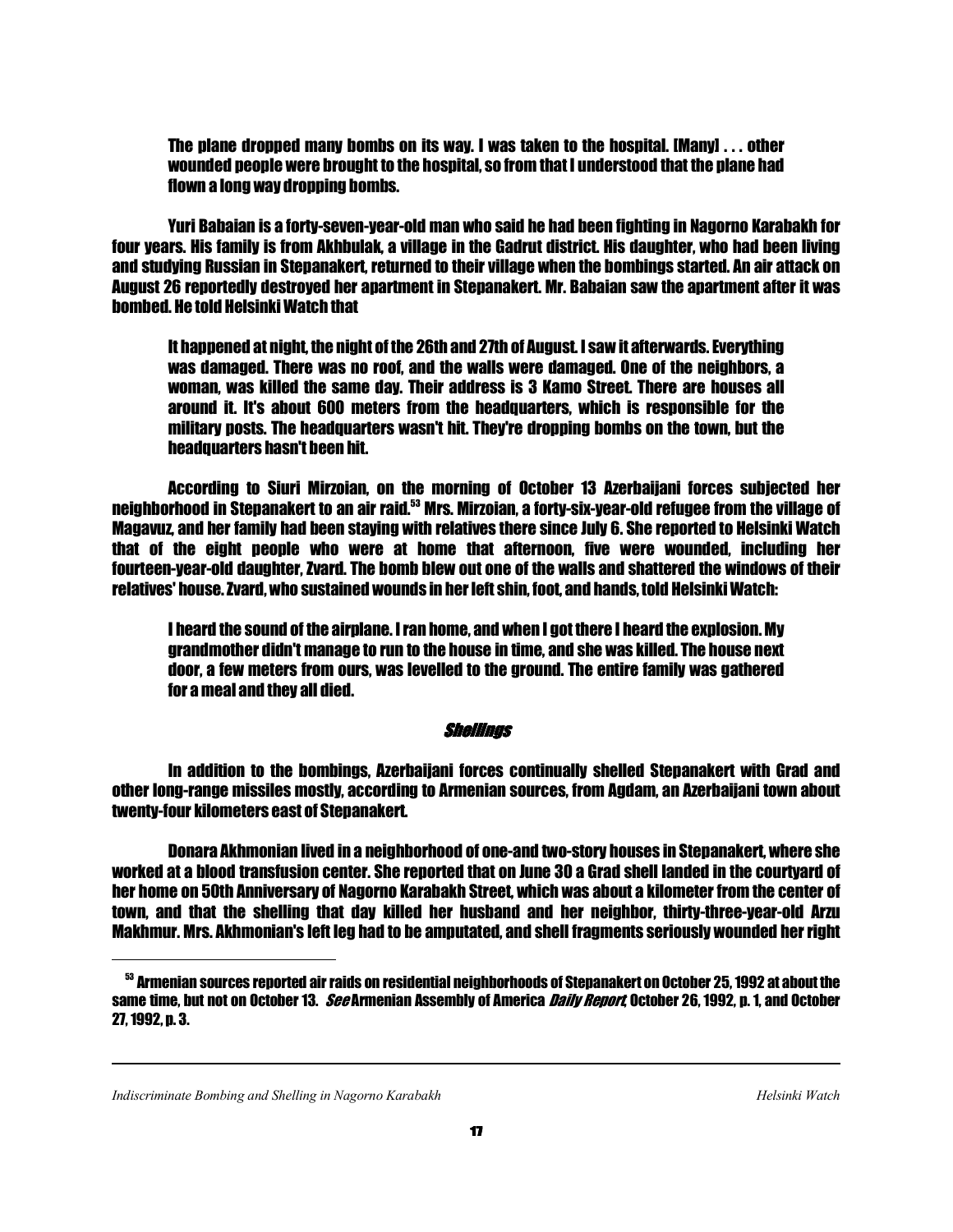leg. The roof, windows, and walls of her home were destroyed. She told Helsinki Watch:

 I was wounded in Stepanakert on June 30th. For two months it was very calm in Stepanakert, and then suddenly this . . . The shell hit our yard, it hit from the back of the house. It was summer and it was still light out. It was about 5 or 6 pm. My husband was outside, and I was going to take him into the cellar. I didn't reach even the gate. When I saw my husband coming to the gate I fainted. Then, I don't know how much later, I saw my neighbor near me, and I noticed I was lying on the ground. I heard my husband's voice. Maybe that's what woke me. My husband died. They operated on him, but he died. A shell fragment hit him in the stomach.

 All the roses were in bloom, and the grape vines had blossomed. You can't believe that after such a misfortune roses would be in bloom. That day there were many casualties, many dead.

 On August 14, a Grad reportedly hit Kindergarten Number One, which was being used to house refugees from Martakert. Liusineh Chalian, a fifteen-year-old girl, sustained a serious wound to her pelvic bone and light wounds to her right leg. Miss Chalian, who had been living in the kindergarten since she fled Martakert on June 28, lost consciousness when the shell hit the building. She reported to Helsinki Watch that other people told her that one person died and that the kindergarten building was "severely damaged" from the explosion.

 During a late September shelling, a shell (reportedly a sea rocket), landed on Kindergarten Number Three, another two-story kindergarten where refugees from other locations in Nagorno Karabakh had been living. The kindergarten is near the main hospital in Stepanakert, which Azerbaijani forces had shelled several times during the winter of 1992; according to eyewitness testimony, no buildings used as military headquarters or rocket launcher sites were nearby.

 The Bagdasarian family had been living in the kindergarten building since they fled their village in the Martakert district. One-year-old Garanch Bagdasarian and her aunt, Elenora Bagdasarian, were killed in this late September attack. Garanch's brother, seven-year-old Mofses Bagdasarian, had his leg amputated as a result of fragment wounds. When Helsinki Watch spoke to Mofses Bagdasarian and his mother at the Children's Hospital Number Four in Yerevan, he said that just before the bombardment, he was "playing. There was a grapevine in the yard and we were picking them and eating them. Many people collect grapes there." His mother, Nazig Petrossian, added:

 I went with my mother-in-law to the town center to receive some money. Then we heard that a bomb had hit Kindergarten Number Three . . . It was about 3 or 4 in the afternoon. My sister-in-law's daughter also died at the same time. Her name was Hasanik Petrossian. She was six years old. Many others also died from that explosion. Six people died immediately, and one died in Yerevan in the hospital. I didn't see the building [after it was shelled].

# **Martakert District**

1

Martakert

*Indiscriminate Bombing and Shelling in Nagorno Karabakh* Helsinki Watch *Helsinki Watch Helsinki Watch*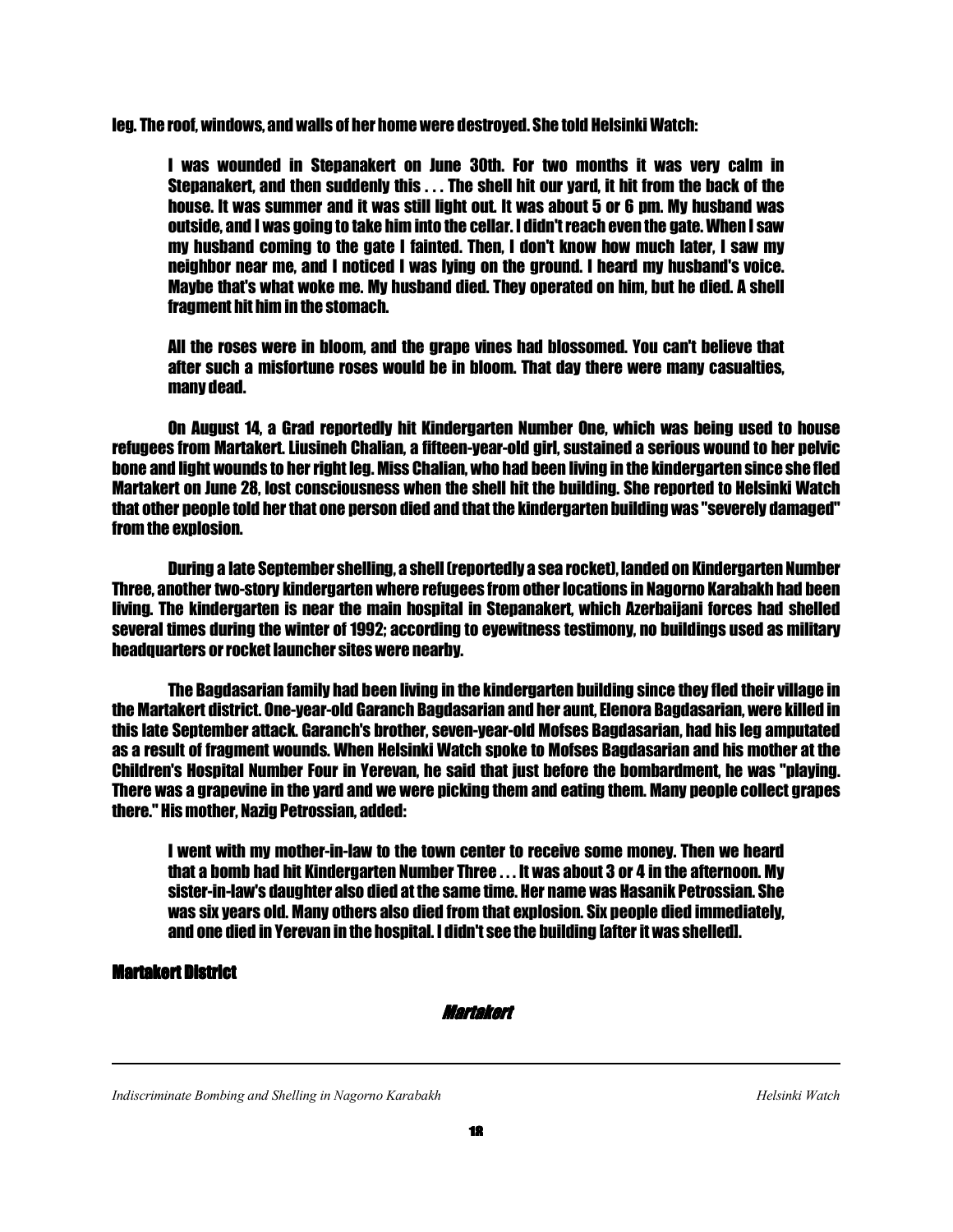Iura Mirzoian, a retired carpenter at a wine factory, claimed he was struck by Grad shell fragments during shelling on June 11, about 300 meters from his house in the town of Martakert, wounding his legs, arms, and hips. Martakert's self-defense post was, in Mirzoian's account, about 600 or 800 meters from the center of town. The headquarters, which Mirzoian described to Helsinki Watch as a one- room office, was in a private house several hundred meters from his own home, and was indistinguishable from other houses around it.

 On June 24, after Mirzoian left for Armenia to have his wounds treated his house was bombed, killing his thirty-two-year-old son, who was blind. Vera Bagdasarian, Mirzoian's wife, was still in Martakert when the house was bombed. The left side of the house, in her words, "disappeared at once."

Mrs. Bagdasarian told Helsinki Watch that when the bombardment began,

I was out near the house, I wanted to get water—we have a water spring in the yard. It was about 4:00, but I'm not sure. If I were in the house the same would have happened to me. We didn't even manage to take my son's body to the graveyard. He was buried under a tree. There was nobody there. By the time the Turks [Azerbaijanis] attacked, all the people in the town had escaped. But I knew that my son could not leave home and as a mother I couldn't leave him alone.

 As Jasmin Zakharian and her three daughters were fleeing the town of Martakert on July 4 upon the arrival of Azerbaijani ground troops, they reported that they managed to get a ride on a tractor-trailer in the town's center. They did not get very far when the tractor reportedly was hit by a shell, killing three other women riding in it. Mrs. Zakharian's eleven-year-old daughter, Armeneh, lost half of her left leg in the explosion, and Mrs. Zakharian's arm was hit by fifteen shell fragments.

 Thirty-one-year-old Vera Aranian was on the same tractor-trailer, having fled her native village of Mokhratag, about seven kilometers from Martakert. Shell fragments punctured her left arm, breaking part of the bone.

# Kusapat

 On August 4, when Armenian forces lost control of the village of Nerkin Horator, Asia Manucharian, a forty-year-old state farm worker, fled to the nearby village of Kusapat. According to Mrs. Manucharian, Nerkin-Horator and Kusapat shared self-defense headquarters, located in Nerkin-Horator. Hence, Kusapat did not have a headquarters of its own. After she and her family reached Kusapat, it was bombed. Mrs. Manucharian told Helsinki Watch that

 an airplane came and dropped bombs. The bombs fell on the village, on the hospital. They dropped four bombs. It made a big hole when it hit a two-story house. Two schoolchildren died, and two others were wounded. I don't know the schoolchildren. They were from **Kusapat.** 

#### Arajadzor

*Indiscriminate Bombing and Shelling in Nagorno Karabakh* Helsinki Watch **Helsinki Watch** *Helsinki Watch*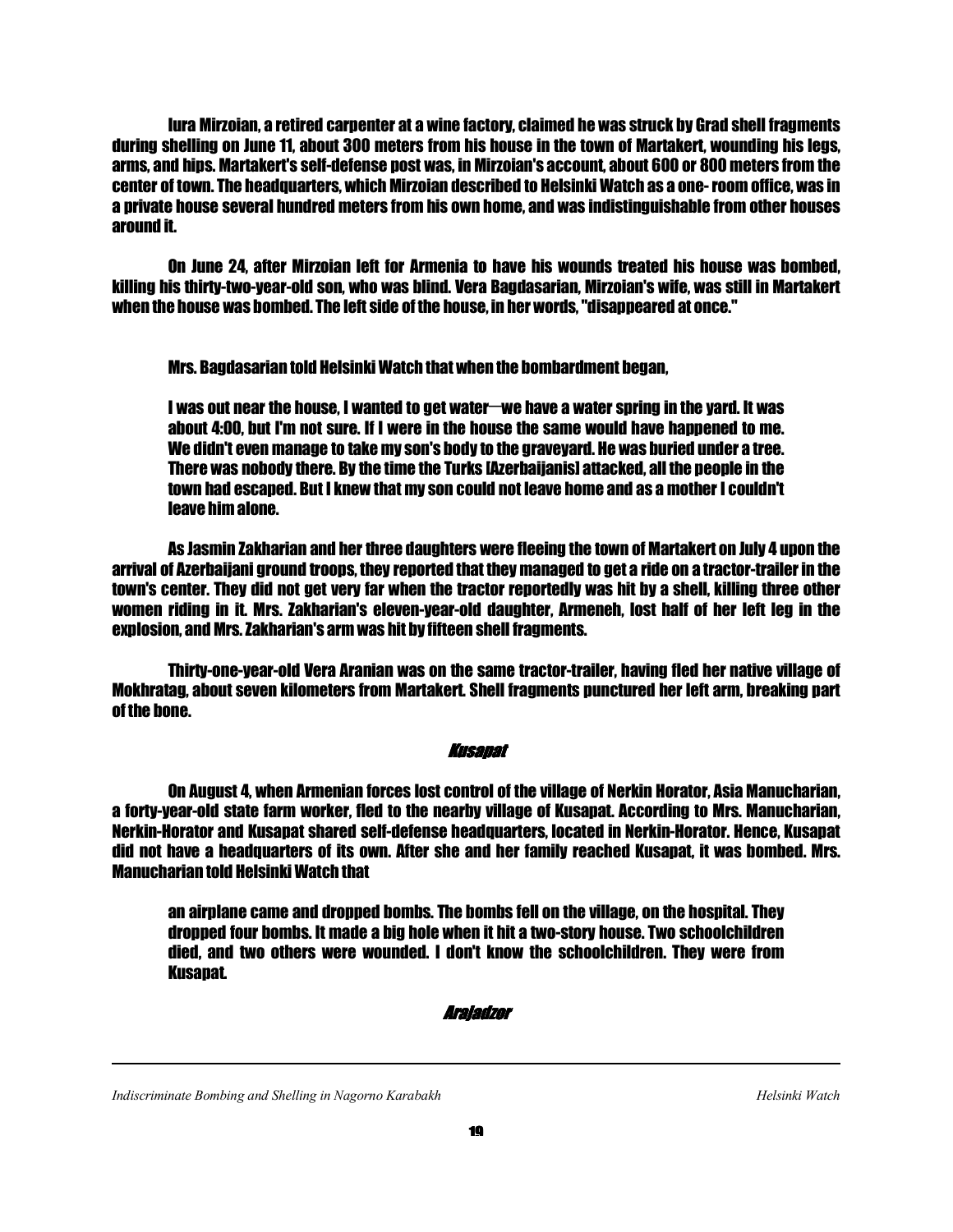According to two refugees from Arajadzor, a village of about 300 or 400 homes and more than 1,000 people, the village's military post was located a few kilometers outside the village. Women and children were gradually evacuated in early to mid-August, after reportedly constant Grad and air attacks.

 One of these refugees was Mila Voskanian, who lived in Arajadzor from 1989 (when she fled Baku), through mid-August 1992. She told Helsinki Watch that the first use of air bombings by Azerbaijani forces was sometime in June (although she was not sure), and that by July bombings had begun to occur either every day or once every two days. She reported that on the first day of the air campaign bombs landed near—but not on—the village hospital, causing no property damage. The next day, she noted to Helsinki Watch, a bomb landed about 100 meters from the hospital, and the subsequent day the same area was again bombed, this time destroying

 five or six houses. There wasn't anything left of them, just big holes in the ground. Our house was on the other side of the street. Our windows burst from the bomb's repercussions. By the time we left Arajadzor (in August) there was no roof left on the hospital.

#### Jianatah and Giulatah

 Jianatah, a village of about 1,000, was bombed for three days in early July before it was taken by Azerbaijani forces. Tania Shagarian, a thirty-year-old woman who worked as an accountant at the village's state farm, alleged that while she was still in Jianatah, Azerbaijani forces bombed the village center first, then began bombing the military posts. She told Helsinki Watch that "the bombs landed everywhere, in the center, on the outskirts." Although her house was not damaged during the bombing, three days after the Azerbaijani forces took the village, they reportedly burned her house, according to information she received from her husband, who returned to the village several days later.

 Mrs. Shagarian also described a July 3 bombing of the neighboring village of Giulatah, which killed her cousins, Margurtum and Arkhon Gabrelian, aged about seventy and sixty-five respectively. The Gabrelian's house was near a school; the school was still in use, $54$  yet the local Armenian self-defense, seriously compromising the safety of the children attending the school and of people living nearby, used the school as a military headquarters. Mrs. Shagarian did not know exactly what kinds of military planning activities were carried out there. She was in another house about a kilometer away when the bomb landed:

 It happened during the day. [My cousins] were in their kitchen garden. It was their garden, they were working there. There were two bombs, one fell directly on the garden when they were working, and the other on the neighbor's. All around there were houses and gardens. We buried them the same day.

#### Haterk

 In some areas of Martakert the bombardments reportedly ruined fields used for growing grain and other produce, which were reportedly not in proximity to legitimate military objectives. Haterk, for

<sup>54</sup> Lessons were not held in the winter because of the cold, and were made up during the summer.

*Indiscriminate Bombing and Shelling in Nagorno Karabakh* Helsinki Watch **Helsinki Watch** *Helsinki Watch* 

1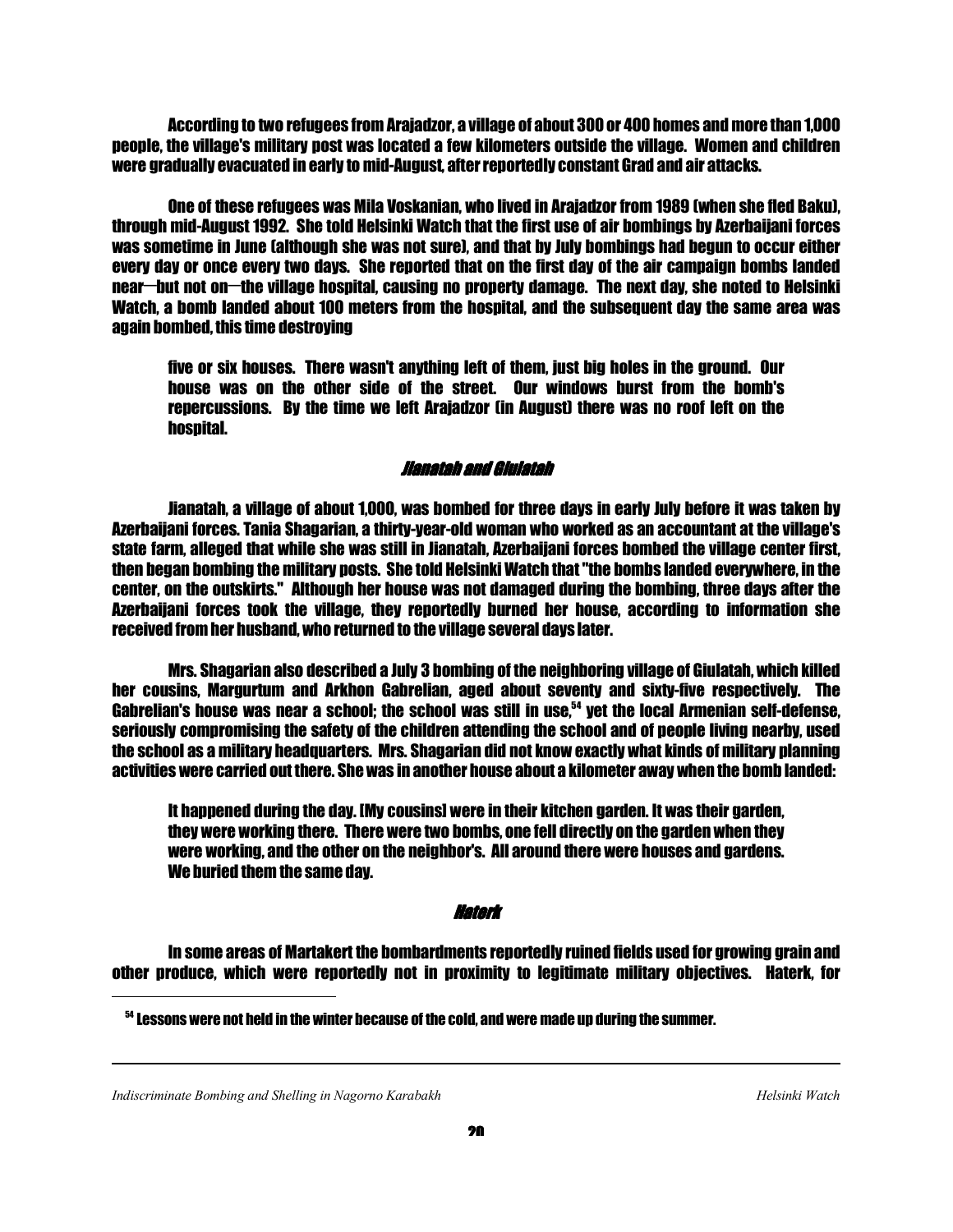example, is reportedly surrounded by 2,000 hectares of corn, grain and potato fields, according to one of its residents, Samuel Petrossian, a thirty-two-year-old state farm worker. He told Helsinki Watch:

 Half of them are ruined because of the bombing. People who worked in the fields were there, but no fighters. When we wanted to collect the grain they started to attack, and we left everything, combines, everything.

## Vaguas

 Bombing in Vaguas, according to two residents, did not cause significant additional damage to homes, which had previously been destroyed by Grads. Two women from Vaguas separately described the bombing of the village cemetery, located near village houses but not near the village post, which was on the outskirts.

 The same two residents reported, from second-hand knowledge, that homes in Vaguas had been burned. A third resident, a twenty-year-old man, said he went to the village, which had passed several times from Armenian to Azerbaijani control. Having gone to Vaguas with "a peacekeeping group" in September he saw that, aside from whatever destruction had occurred before the Azerbaijanis took the village, all of the houses had been burned. The man, who asked not to be identified, told Helsinki Watch that "when a house is destroyed by a Grad there's just destruction. The houses [I saw] were just burned. They didn't take things away, except maybe televisions and refrigerators, they just burned them. The houses were made of stone. Our house was very big. It had two floors."

# **Hadrut District**

1

 Three refugees from Hadrut in the southeastern part of Nagorno Karabakh, reported separately to Helsinki Watch that all of the houses in the center of the town of Hadrut had been damaged or destroyed.

# Metz-Taglar

 Amalia Avanasova, a woman about seventy years old, is a four-time refugee who spent two weeks in early June in the village of Metz-Taglar, where civilians from eighteen neighboring villages had fled. She described to Helsinki Watch the Grad shelling of a home in Metz-Taglar around June 4 or 5.

 Their mother had gone out and her three children stayed in the house. The house was exploded. Two of the children died right there. The other was wounded and they brought him to Stepanakert. I didn't know them, I heard about it. I saw the house. Nothing was left.

 The house's environs, by her account, consisted of other two-story houses, "here and there. It was a neighborhood where people lived." She knew that the military headquarters was located somewhere in the village, although she did not know exactly where. Nearby was a school that was reportedly used as a shelter for refugees from surrounding areas, and which was also used as a distribution center for flour and other food products. Throughout her stay in Metz-Taglar, according to Mrs. Avanasova, the village was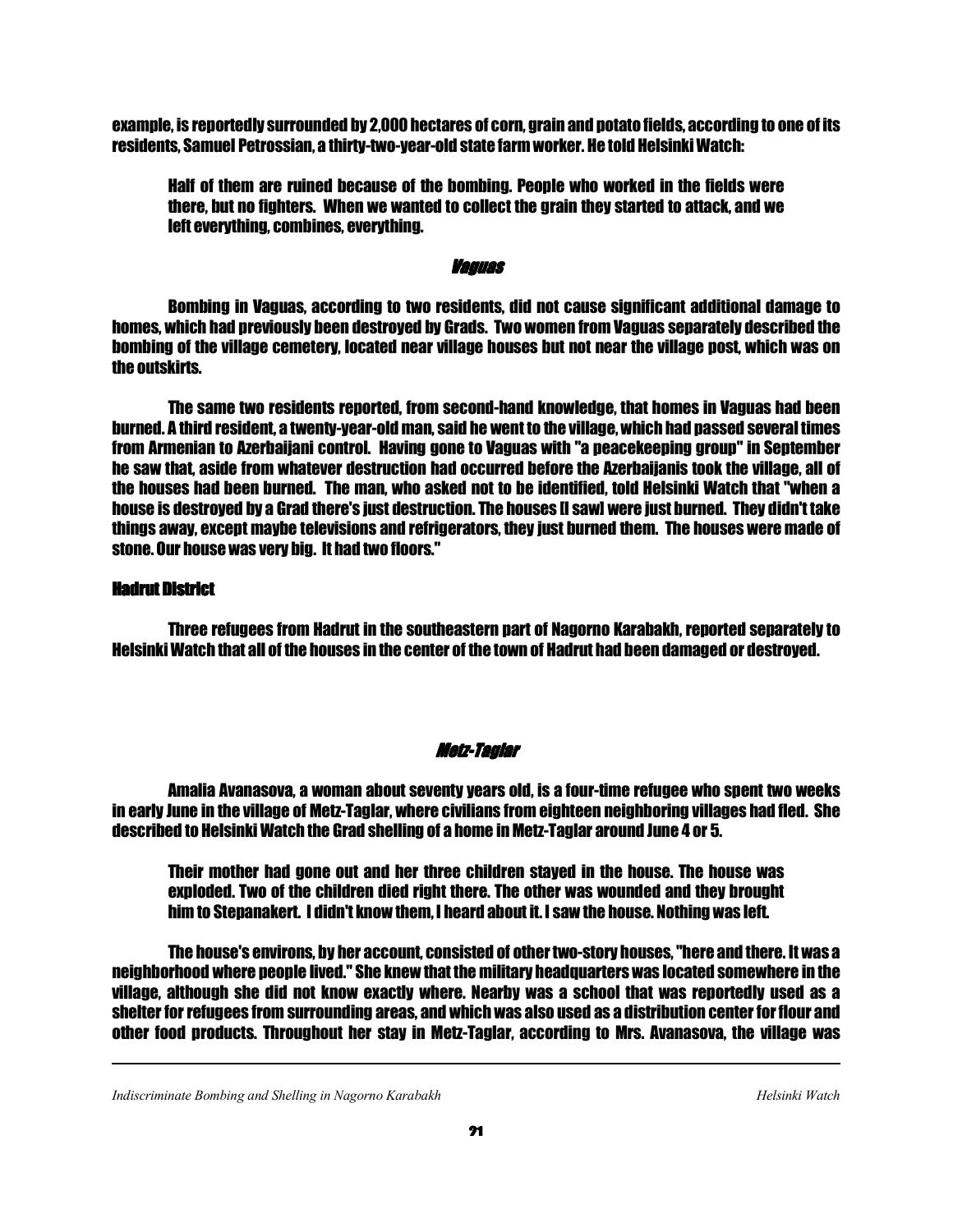shelled and/or bombed every day, but the school was not hit, just the houses around it.

## the contract of the contract of the contract of the contract of the contract of the contract of the contract of the contract of the contract of the contract of the contract of the contract of the contract of the contract o

 Andranyik Atalian told Helsinki Watch that he left Togh, a village of about 700 people very close to the border between Nagorno Karabakh and the rest of Azerbaijan, "because they were bombing Togh very strongly, from airplanes and grads. A grad landed on my house [last month] and part of it was destroyed. I can't even call it a house anymore."

 Atalian, a sixteen-year-old, reported that Azerbaijani forces dropped both pellet bombs and stronger bombs. She said that in the early summer the village's apple orchard was bombed for no apparent reason. It was located in the opposite direction, and far from, the village military post. "It's only civilians there," Atalian told Helsinki Watch. "The orchard—that's not where the post is, it's only civilians. The selfdefense post was in the south of the village. The apple orchard was far from it. I'm not sure when it was, maybe it was the beginning of the summer. Now all the apples are dry."

# Meli-Kashan

 On July 27 Azerbaijani forces shelled the self-defense post of Meli-Kashan, a small village in the mountains about five kilometers from the town of Hadrut. According to Alek Mousaiellan, a thirty-year-old fighter in the self-defense forces, the same shelling attack destroyed his house, which was about 200 meters from the post. Mousaiellan's mother was killed when shell fragments hit her face, and his wife and child were wounded.

\* \* \* \* \*

 *This newsletter was written by Rachel Denber. Alexander Petrov and Christina Derry, Associates of Helsinki Watch provided invaluable research and technical support. It was edited by Lois Whitman and Erika Dailey.* 

 *Helsinki Watch was established in 1978 to monitor domestic and international compliance with the human rights provisions of the 1975 Helsinki Accords. The chair of Helsinki Watch is Jonathan Fanton and the vice chair is Alice Henkin. Jeri Laber is executive director; Lois Whitman is deputy director; Holly Cartner is staff counsel; Julie Mertus is counsel; Erika Dailey, Rachel Denber, Ivana Nizich and Christopher Panico are research associates; and Pamela Cox, Christina Derry, Ivan Lupis and Alexander Petrov are associates.* 

 *Helsinki Watch is a division of Human Rights Watch, which includes Africa Watch, Americas Watch, Asia Watch, and Middle East Watch. The chair of Human Rights Watch is Robert L. Bernstein and the vice chair is Adrian W. DeWind. Kenneth Roth is acting executive director; Gara LaMarche is associate director; Holly J. Burkhalter is Washington director; Ellen Lutz is California director; Susan Osnos is press director; Dorothy Q. Thomas is Women's Rights Project director; Joanna Weschler is Prison Project director; Kenneth Anderson is Arms Project director.* 

 *Helsinki Watch is affiliated with the International Helsinki Federation in Vienna, Austria. Helsinki Watch gratefully acknowledges grants from the Carnegie Corporation of New York, the Nathan Cummings* 

*Indiscriminate Bombing and Shelling in Nagorno Karabakh* Helsinki Watch **Helsinki Watch** *Helsinki Watch*